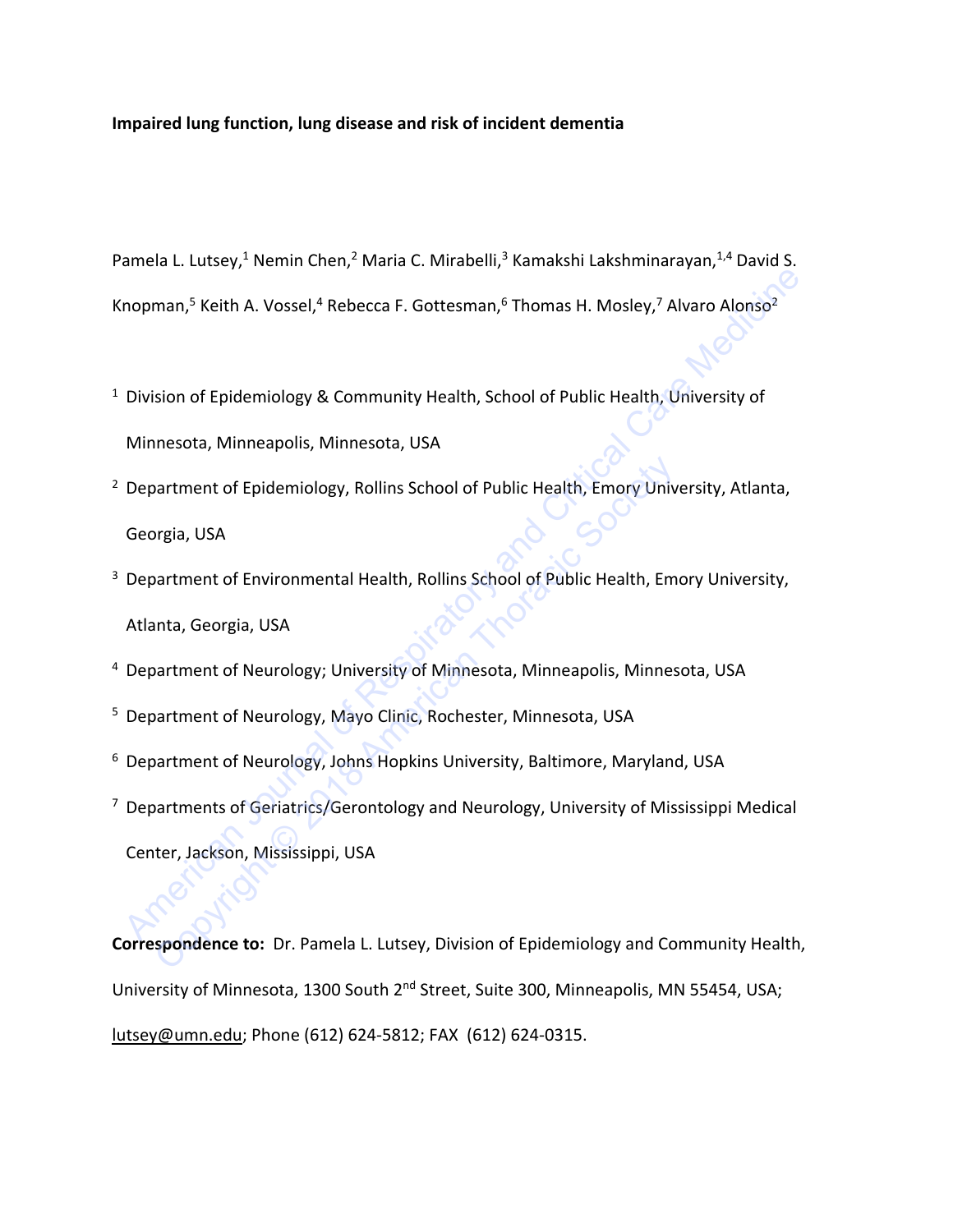**Contributions:** PLL, NC and AA developed the research idea. DSK, RFG and THM were involved with outcome ascertainment. NM and AA conducted the analysis. PLL drafted the manuscript. All authors critically reviewed the manuscript and edited the manuscript for intellectual content.

**Funding:** This was not an industry supported study. The ARIC study is carried out as a collaborative study supported by National Heart, Lung, and Blood Institute contracts (HHSN268201100005C, HHSN268201100006C, HHSN268201100007C, HHSN268201100008C, HHSN268201100009C, HHSN268201100010C, HHSN268201100011C, and HHSN268201100012C). Neurocognitive data is collected by U01 HL096812, HL096814, HL096899, HL096902, HL096917 from the NHLBI and the National Institute of Neurological Disorders and Stroke, and with previous brain MRI examinations funded by R01-HL70825 from the NHLBI. unding: This was not an industry supported study. The ARIC study is carried out as a<br>Filshorative study supported by National Heart, Lung, and Blood Institute contracts<br>HHSN268201100005C, HHSN268201100006C, HHSN26820110000 1268201100009C, HHSN268201100010C, HHSN268201100011C, and<br>1268201100012C). Neurocognitive data is collected by U01 HL096812,<br>5899, HL096902, HL096917 from the NHLBI and the National Institute<br>ders and Stroke, and with prev

**Short running head:** Lung disease, lung function and incident dementia **Descriptor:** 6.4 Epidemiology **Word count:** 3,500 **Abstract word count:** 250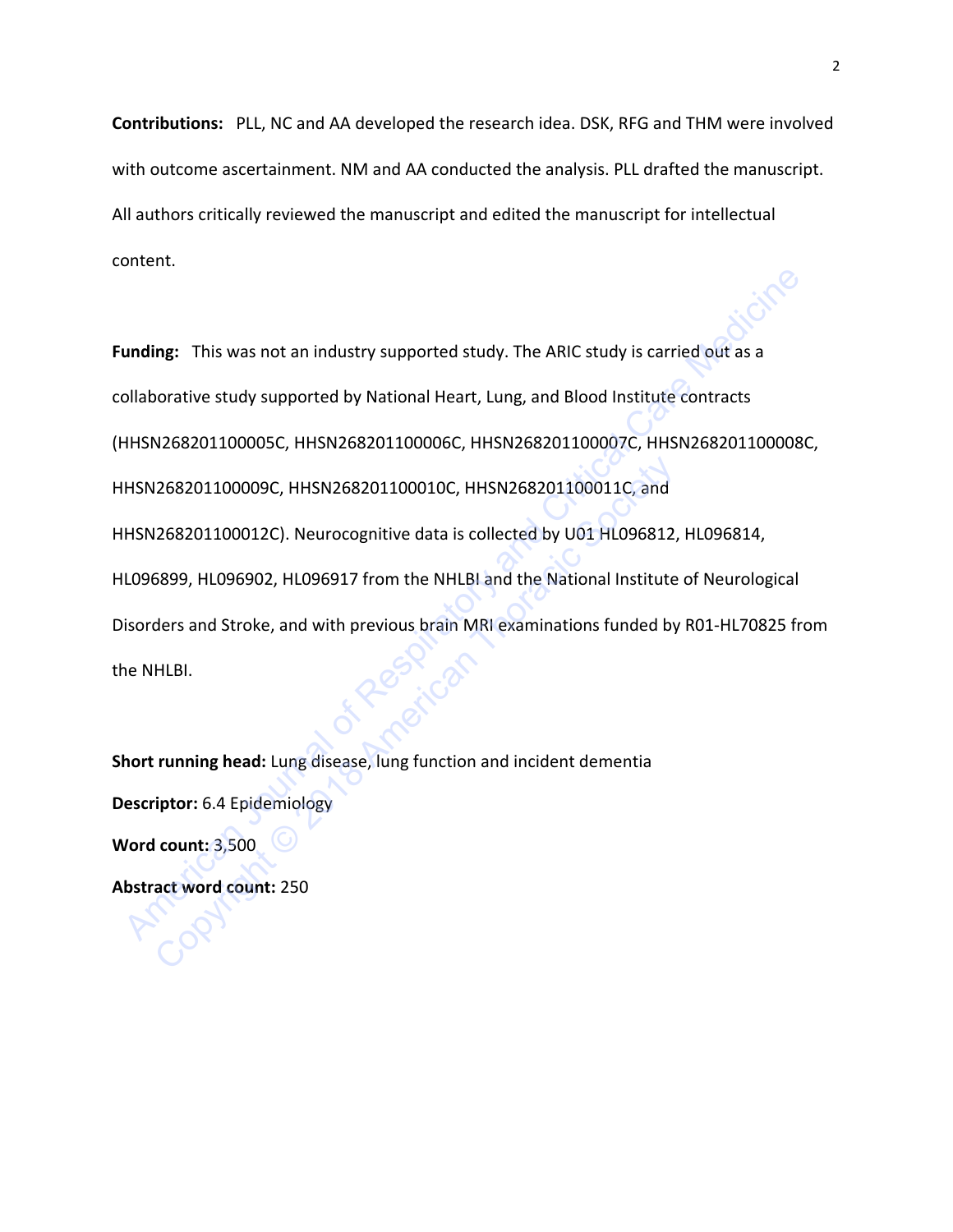# **At a Glance Commentary:**

Scientific knowledge on the subject: Prior research suggests that lung disease and impaired lung function may be linked to dementia, however few studies have been prospective, evaluated different types of lung disease, or considered lung health in midlife.

What this study adds: In a community-based cohort followed for 27 years, both restrictive and, to a lesser extent, obstructive lung disease were associated with greater risk of incident dementia and mild cognitive impairment (MCI). This pattern was present for both Alzheimer's disease-related dementia and cerebrovascular disease etiologies, and persisted in analyses restricted to nonsmokers. ifferent types [of](https://www.atsjournals.org/page/ajrccm/www.atsjournals.org) lung disease, or considered lung health in midlife.<br>
What this study adds: In a community-based cohort followed for 27 years, both restrictive are a lesser extent, obstructive lung disease were associated expected dementia and mild cognitive impairment (MCI). This pattern was present for<br>exercited dementia and cerebrovascular disease etiologies, and persicle<br>ted to nonsmokers.<br><br>**Examplement:** This article has an online data

**Online Data Supplement:** This article has an online data supplement, which is accessible from this issue's table of content online at **www.atsjournals.org**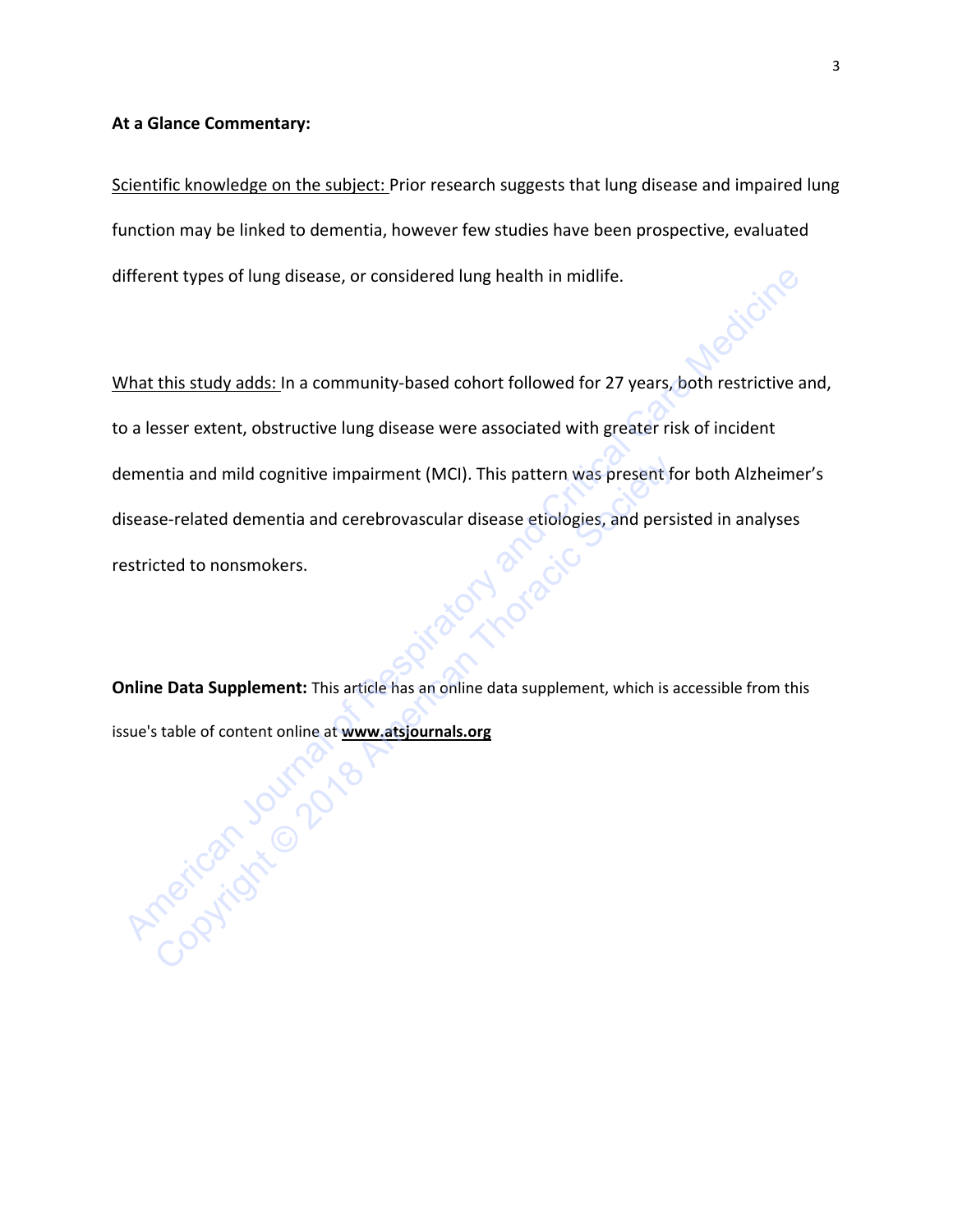#### **ABSTRACT**

Rationale: Growing evidence suggests that compromised lung health may be linked to dementia and worsening cognitive ability.

Objectives: We tested the hypothesis that impaired lung function or lung disease in midlife would be associated with greater risk of incident dementia and mild cognitive impairment (MCI) later in life.

Methods: A total of 14,184 ARIC study participants who underwent spirometry and were asked about lung health (1987-1989) were followed. Dementia and MCI were defined by a) hospitalization diagnosis codes (1987-2013) in the whole cohort and b) with adjudication among 42% who attended a comprehensive neurocognitive exam (2011-2013). Main Results: In analysis using adjudicated outcomes, odds of dementia or MCI were higher among participants with restrictive [multivariable-adjusted odds ratio (95% CI): 1.58 (1.15- 2.19)] and obstructive lung disease [1.29 (1.05-1.59)], compared to those without disease or respiratory symptoms. Associations were similar in analyses restricted to nonsmokers, and present for both Alzheimer's disease-related dementia and cerebrovascular etiologies. Low forced expiratory volume in 1 second % predicted and forced vital capacity % predicted were also associated with increased dementia risk. or the associated with greater risk of incident dementia and mild cognitive impairment (N<br>
Nethods: A total of 14,184 ARIC study participants who underwent spirometry and were ask<br>
bout lung health (1987-1989) were followe talization diagnosis codes (1987-2013) in the whole cohort and b) wit<br>g 42% who attended a comprehensive neurocognitive exam (2011-20<br><u>Results</u>: In analysis using adjudicated outcomes, odds of dementia or<br>g participants wi

Conclusions: Midlife lung disease and reduced lung function were associated with modestly increased odds of dementia and MCI later in life. Magnitudes of association were more pronounced for restrictive impairment than for obstructive lung disease. These associations were present in both smokers and nonsmokers. If the observed associations are causal, policy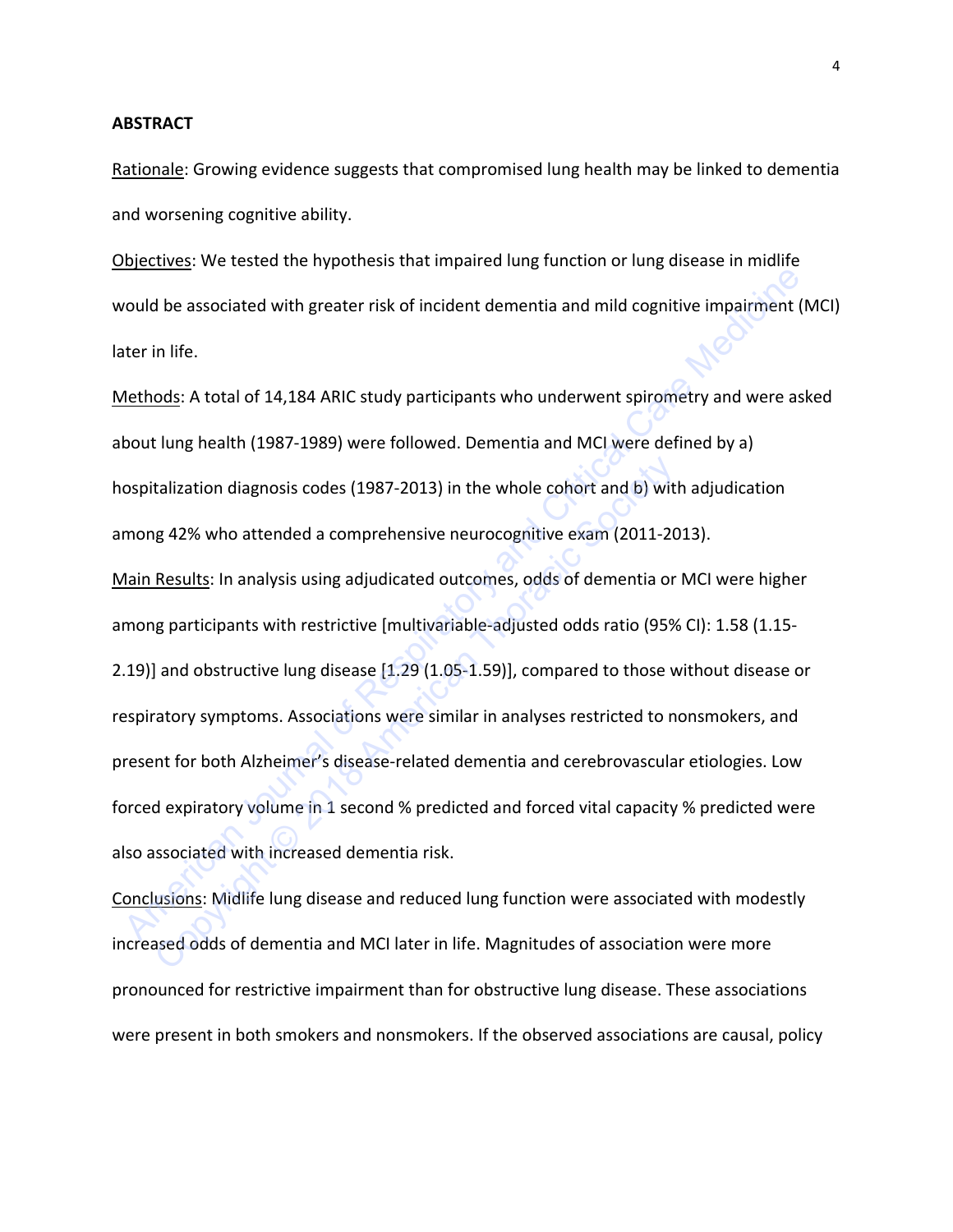and public health efforts to reduce smoking and improve air quality may have the added benefit of preventing the development of dementia and MCI.

**KEYWORDS:** restrictive impairment, COPD, Alzheimer's disease dementia, dementia

American Journal of American Indian and Critical Care Medicine Copyright Society of the Society and American Thoracic Society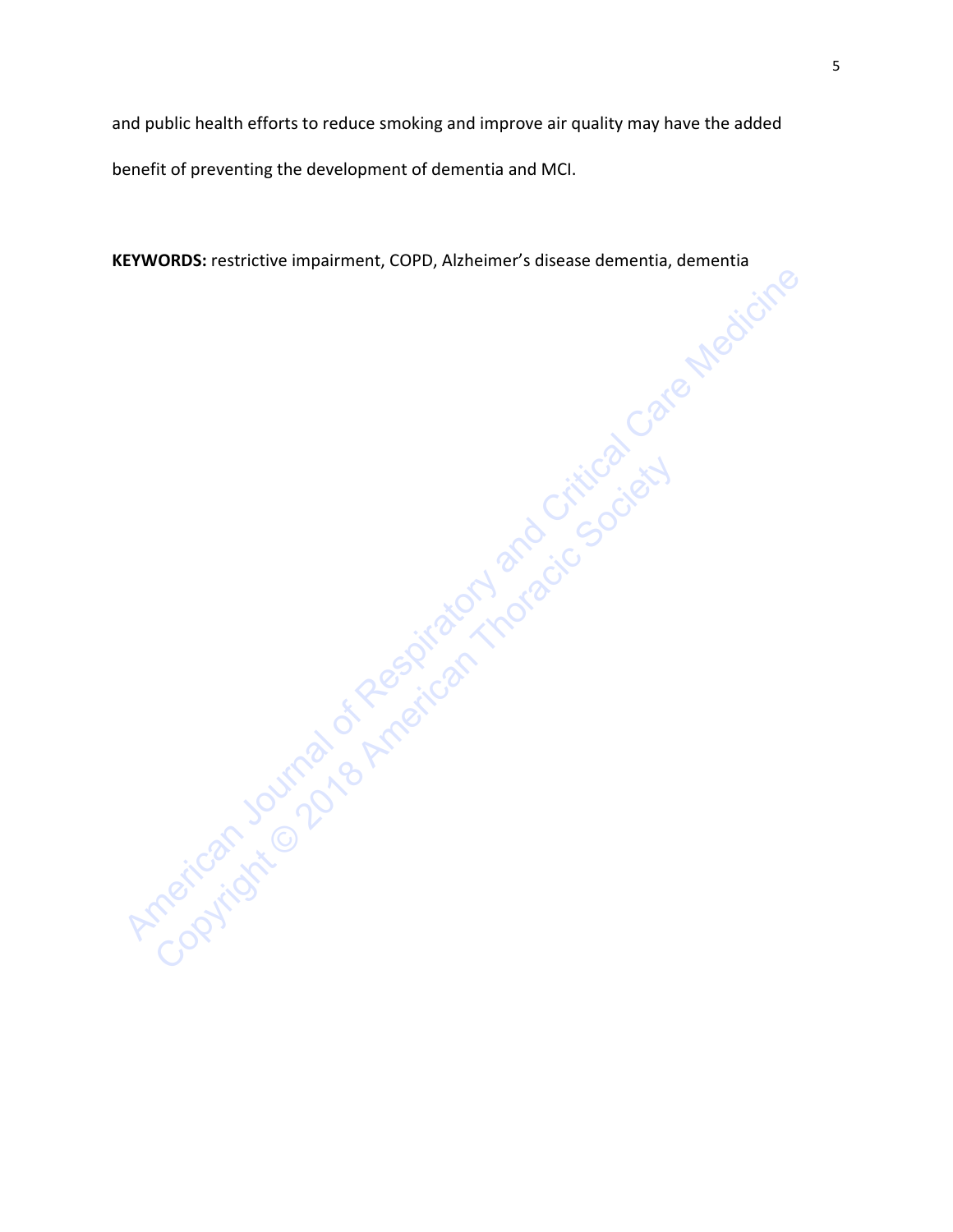#### **INTRODUCTION**

Identification of modifiable risk factors for dementia and mild cognitive impairment (MCI) is a research priority, since given the high prevalence of these conditions(1) even a modest reduction in risk factors could reduce the societal burden(2) of dementia and MCI. Lung disease and impaired lung function are preventable, and growing evidence suggests that compromised lung health may be linked to greater risk of dementia or worsening cognitive ability.(3, 4) Evidence exists for lung impairment as assessed by objective measures such as low forced expiratory volume in 1 second (FEV<sub>1</sub>), forced vital capacity (FVC) and the ratio of FEV<sub>1</sub>/FVC, (5-8) as well as clinically recognized chronic obstructive pulmonary disease (COPD), asthma, or chronic bronchitis.(9-11) Though these prior studies provide valuable information about the possible role of lung health in dementia risk, they often lacked comprehensive event adjudication or had relatively short follow-up. Importantly, for many dementia risk factors, stronger associations have been observed when the risk factors were measured at middle-age than when they were measured later in life.(12-14) nd impaired lung function are preventable, and growing evidence suggests that compromis<br>
Impable the may be linked to greater risk of dementia or worsening cognitive ability.(3, 4)<br>
vidence exists for lung impairment as as Il as clinically recognized chronic obstructive pulmonary disease (COP<br>iic bronchitis.(9-11) Though these prior studies provide valuable inform<br>ble role of lung health in dementia risk, they often lacked comprehen:<br>licatio

Mechanistically, impaired lung function could influence dementia and MCI risk through several pathways, largely mediated through chronic hypoxemia.(3, 15) These include systemic inflammation, oxidative stress, physiological stress (e.g. sympathetic nervous system activation), and cerebral arterial stiffness and small-vessel damage.(3, 15) Impaired lung function has also been linked to incident stroke, independent of smoking.(16, 17) Hypoxemia within the context of obstructive sleep apnea has also been associated with greater risk of dementia.(18)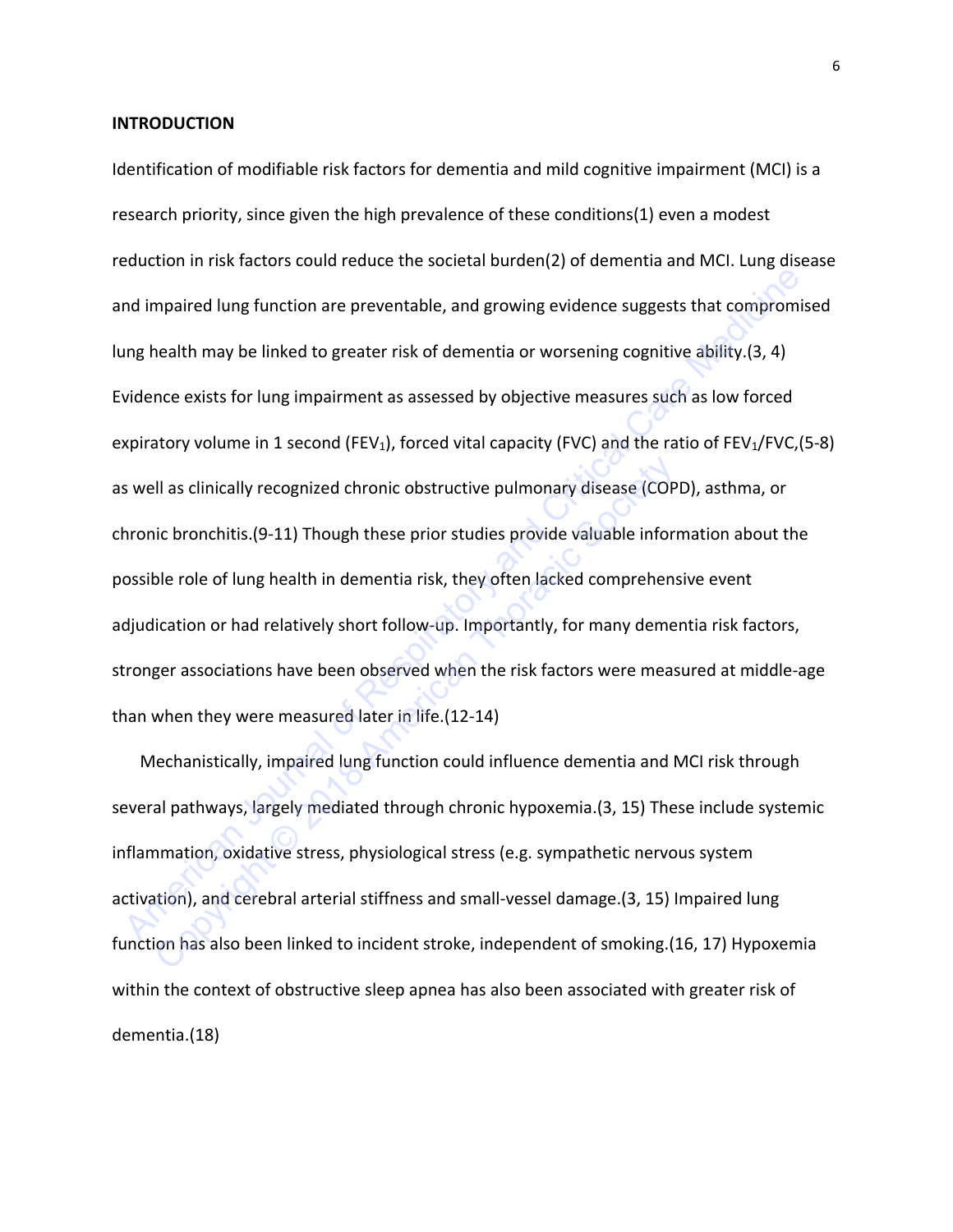Using data from the community-based Atherosclerosis Risk in Communities (ARIC) cohort, we tested the hypotheses that development of dementia and MCI over 27 years of follow-up would be more common among participants who at baseline had a) COPD or restrictive impairment or b) poorer lung function, as assessed by spirometry. Analyses were also conducted according to dementia or MCI primary etiology (i.e. Alzheimer's disease (AD) or cerebrovascular disease). Furthermore, given the importance of smoking to lung health, additional analyses were conducted restricted to nonsmokers. Lastly, we explored interactions by race.

## **METHODS**

The ARIC study is a community-based prospective cohort of 15,792 participants who in 1987- 1989 were recruited from 4 U.S. communities: suburbs of Minneapolis, Minnesota; Jackson, Mississippi; Forsyth County, North Carolina; Washington County, Maryland.(19) Participants were aged 45-64 at baseline. In the Minnesota, Maryland and North Carolina sites recruitment was representative of the racial/ethnic composition of the communities (i.e. mostly white in Minnesota and Maryland, 15% black and 85% white in North Carolina), while in Mississippi only black participants were recruited. Since cohort inception participants have been followed continuously for hospitalizations and have taken part in several follow-up clinic visits. The present manuscript uses data from baseline (visit 1: 1987-1989) and the ARIC Neurocognitive Study (NCS) visit 5 (2011-2013). The final analytic sample for the incidence analysis comprised 14,184 individuals; exclusions are shown in Figure 1. All study protocols have been approved by local Institutional Review Boards and participants provided written informed consent. EXERCT THOUSE THE METHOLOGY CONDUCTED THE NUTRIC VIOLETIES AND DRIVING THE NUTRICIAL ORDENSIGNTIFIES AND ANTION<br>
SURFERINGURAL AMELY SURFERING TO UNIFIDENTIFIES AND ARRIC STUDY IS USENT A DRIVING THE METHODS<br>
AND STRUCT CA FRIC study is a community-based prospective cohort of 15,792 participate exerce recruited from 4 U.S. communities: suburbs of Minneapolis, Minoripation County, Thoracic Society County, North Carolina; Washington County, Ma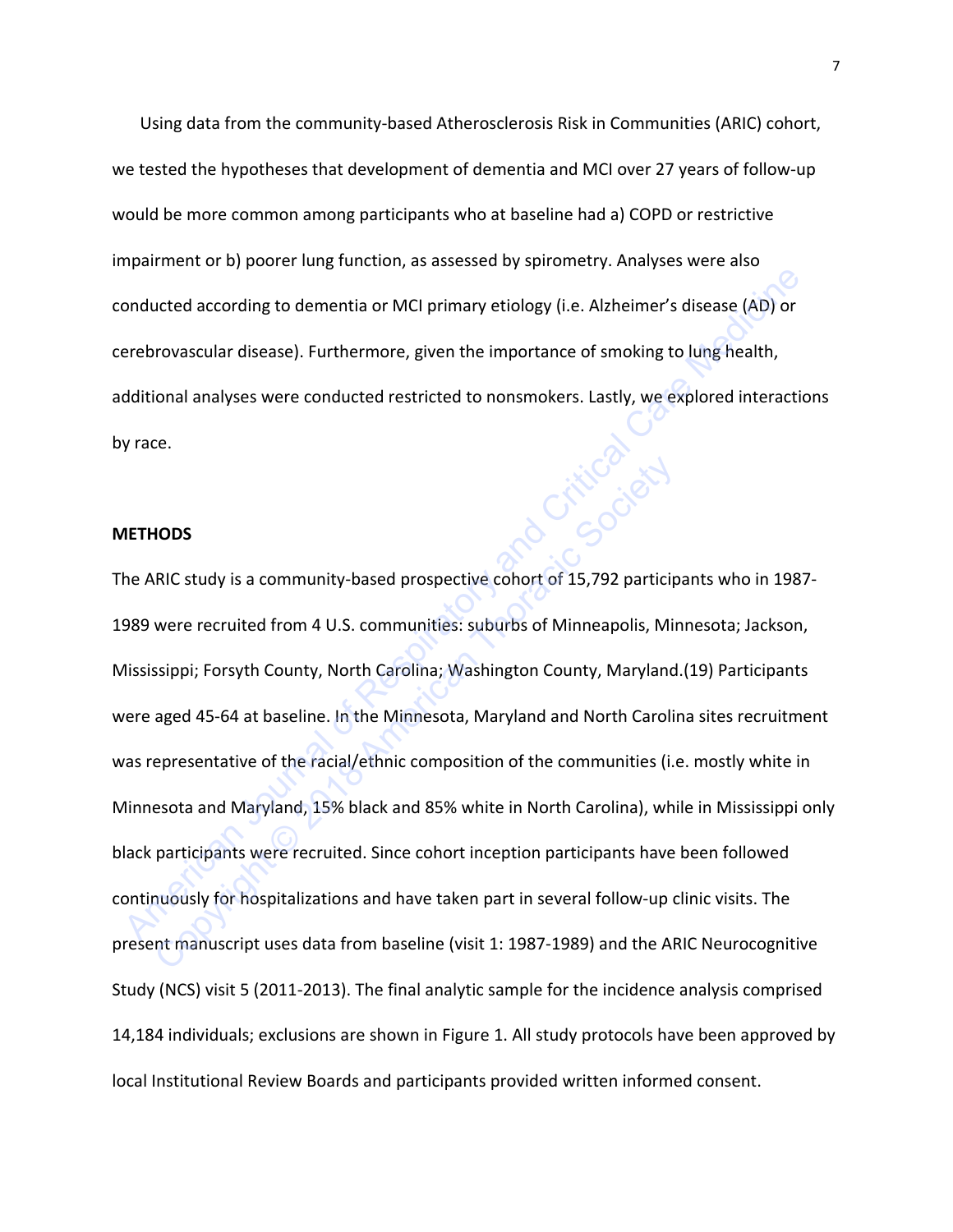#### **Exposure measurement**

Pulmonary function was assessed by certified pulmonary technicians at baseline using a watersealed Collins Survey II volume displacement spirometer (Collins Medical, Braintree, MA) and PULMO-SCREEN II software (PDS Healthcare Products, Louisville, CO), based on American Thoracic Society guidelines(20), as has been described previously in ARIC(21) and is detailed in the Supplemental Methods. Briefly, for each participant, at least three acceptable spirograms were sought from a minimum of five forced expirations, and a best reading was then selected. FEV1, FVC, and the FEV1/FVC ratio, as a percentage of age-, race- and sex-specific predicted values and lower limit of normal (LLN) values, were calculated.(22) ULMO-SCREEN II software (PDS Healthcare Products, Louisville, CO), based on American<br>
horacic Society guidelines(20), as has been described previously in ARIC(21) and is detailed<br>
ne Supplemental Methods. Briefly, for each

Participants also self-reported whether a doctor has ever told them they had asthma, chronic bronchitis, or emphysema. Participants were also classified into 4 mutually exclusive groups,(23) on the basis of both spirometry results and self-reported information: (24) FVC, and the FEV1/FVC ratio, as a percentage of age-, race- and sex-s<br>
s and lower limit of normal (LLN) values, were calculated.(22)<br>
articipants also self-reported whether a doctor has ever told them the<br>
ic bronchitis,

1. 'COPD': FEV<sub>1</sub>/FVC < LLN

2. 'Restrictive impairment': FEV<sub>1</sub>/FVC  $\geq$  LLN and FVC < LLN (with our without self-reported respiratory symptoms)

3. 'Respiratory symptoms with normal spirometric results' (without COPD or restrictive impairment)

4. 'Normal' (without respiratory symptoms, COPD or restrictive impairment)

**Covariates and potential effect modifiers**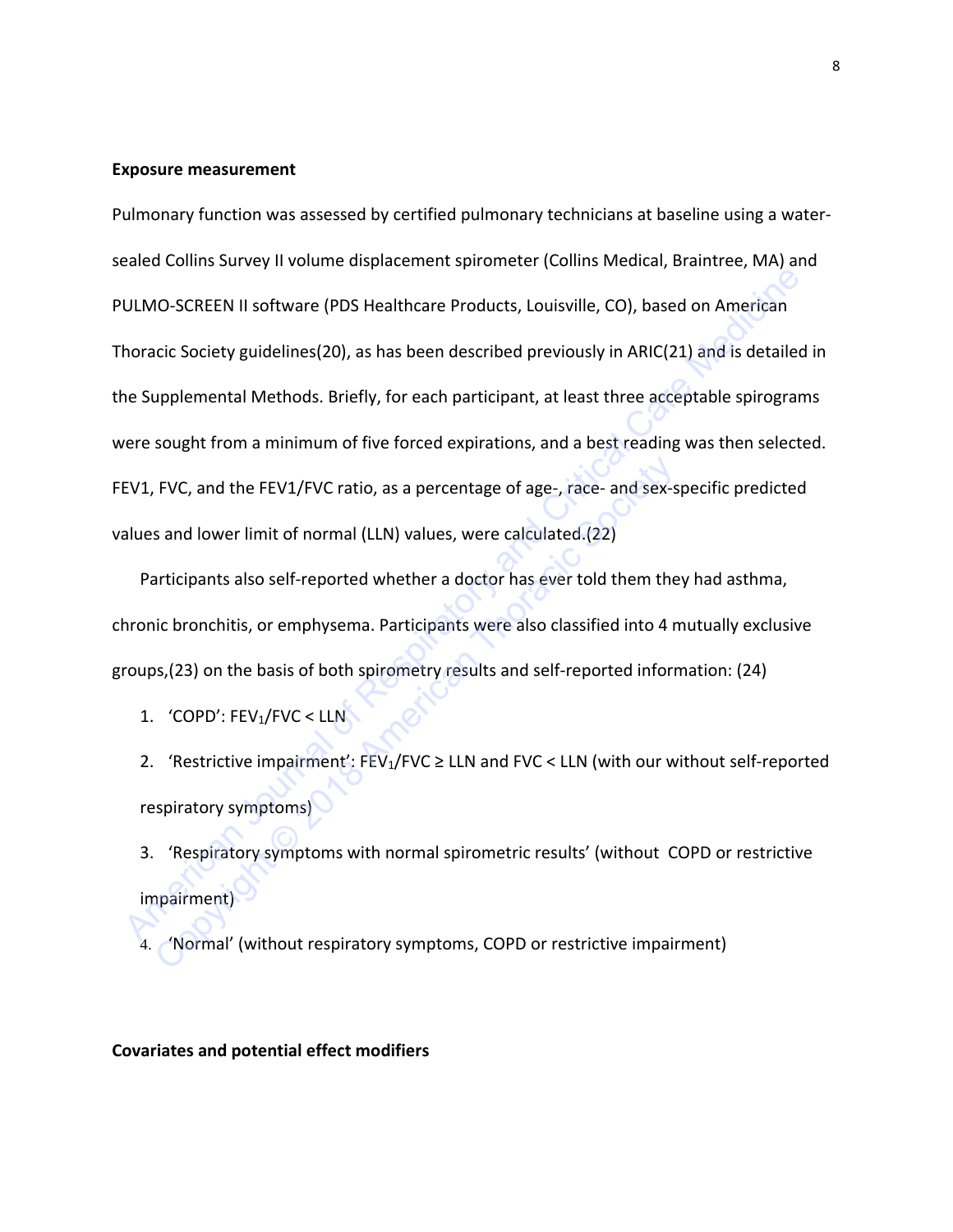Covariate information was obtained at baseline, using standard ARIC procedures (Supplemental Methods). Briefly, questionnaire data was obtained, height, weight and sitting blood pressure were measured, a fasting blood draw was conducted, and information on participant medication bottles (which were brought to the visit) was recorded. Methods for the measurement and classification of the APOE ɛ4 risk allele have been described elsewhere.(5)

### **Dementia and MCI ascertainment**

Several different approaches were used to ascertain dementia and MCI during follow-up.(25) First, 6,471 of the 6,538 ARIC participants attending visit 5 (2011-2013) underwent a detailed neurocognitive assessment, and a selected subset(25) received a neurological exam and brain magnetic resonance imaging (MRI). Second, a validated phone-based cognitive assessment, the modified telephone interview for cognitive status (TICSm), was performed in 1,461 participants who at the time of visit 5 were alive but unable or unwilling to participate in an in-person exam. Informants provided additional information in some instances, when participants were deceased or unable to complete the TICSm assessment themselves.(25) Lastly, in the full cohort, hospitalization diagnosis codes were used to identify incident dementia occurring from 1987-2013. Resumement and classification of the APOE e4 risk allele have been described elsewhere.(5)<br> **Exercised and MCI ascertainment**<br>
Exercised different approaches were used to ascertain dementia and MCI during follow-up.(25<br>
Fi 6,471 of the 6,538 ARIC participants attending visit 5 (2011-2013) uno<br>ocognitive assessment, and a selected subset(25) received a neurologi<br>etic resonance imaging (MRI). Second, a validated phone-based cogni<br>fied telephon

Outcomes of interest for the present analysis were defined according to methodology previously used in ARIC.(25) Incident dementia was defined using data from all of the potential diagnostic sources described above (i.e. visit 5 assessment, TICSm, hospitalization codes). An expert panel adjudicated syndromic dementia, MCI and etiology (AD or vascular), as detailed in the Supplemental Methods.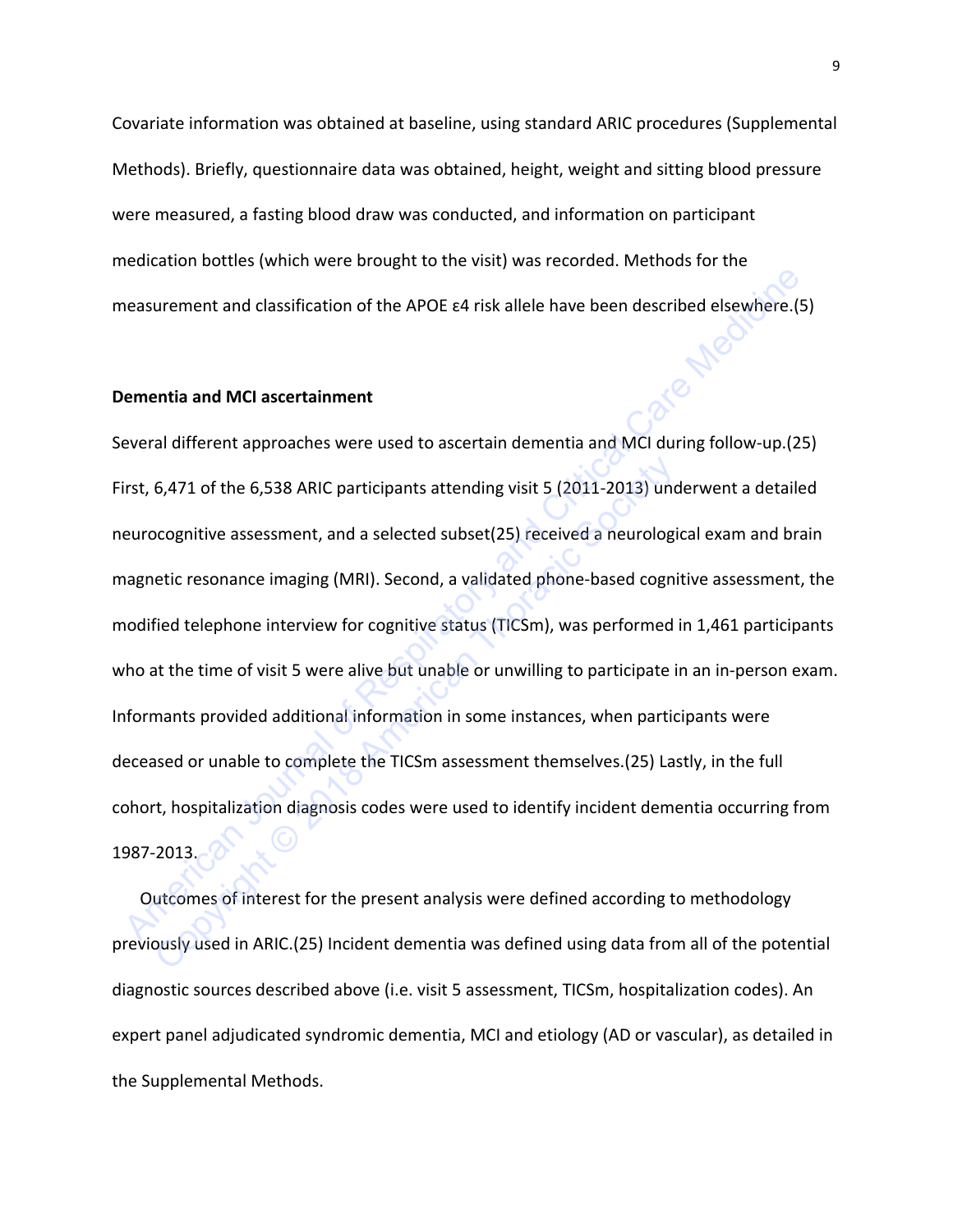#### **Statistical analysis**

Participant characteristics were described according to visit 5 participation status, lung function impairment categories and quintiles of FVC% predicted**.** Figure 1 **is** a study flow chart, describing who was included in various analyses.

For the incidence analyses, Cox proportional hazards regression was used. Follow-up time began on the date of the baseline exam, and accrued until a dementia hospitalization ICD code, loss-to-follow-up, death, December 31, 2013, or the visit 5 exam date. The proportional hazards assumption was checked by plotting of log(-log) survival curves and testing the interaction between the exposures and time.

For analyses of the association between baseline lung function and risk of the neurocognitive study adjudicated outcomes we used logistic regression. Five outcomes were considered: 1) dementia or MCI, 2) dementia, 3) MCI, 4) dementia or MCI due to AD, 5) dementia or MCI due to cerebrovascular disease. For outcomes 2 through 5, we excluded from the analyses those with outcomes different from the outcome under study (e.g. for the dementia outcome, dementia was defined as 'yes' or 'no', and participants with MCI were excluded). For these analyses selection bias may have occurred as a result of differential participation and survival to visit 5. As such, we used inverse probability weighting (IPW)(26, 27) to adjust for attrition due to either death or failure to attend the follow-up neurocognitive exam (censoring) (Supplemental Methods). excribing who was included in various analyses.<br>
For the incidence analyses, Cox proportional hazards regression was used. Follow-up time<br>
egan on the date of the baseline exam, and accrued until a dementia hospitalization mption was checked by plotting of log(-log) survival curves and testing<br>een the exposures and time.<br>Or analyses of the association between baseline lung function and risk<br>ocognitive study adjudicated outcomes we used logis

A series of nested models was used for both the Cox and logistic regression analyses, with covariate information obtained from baseline. Model 1 adjusted for demographic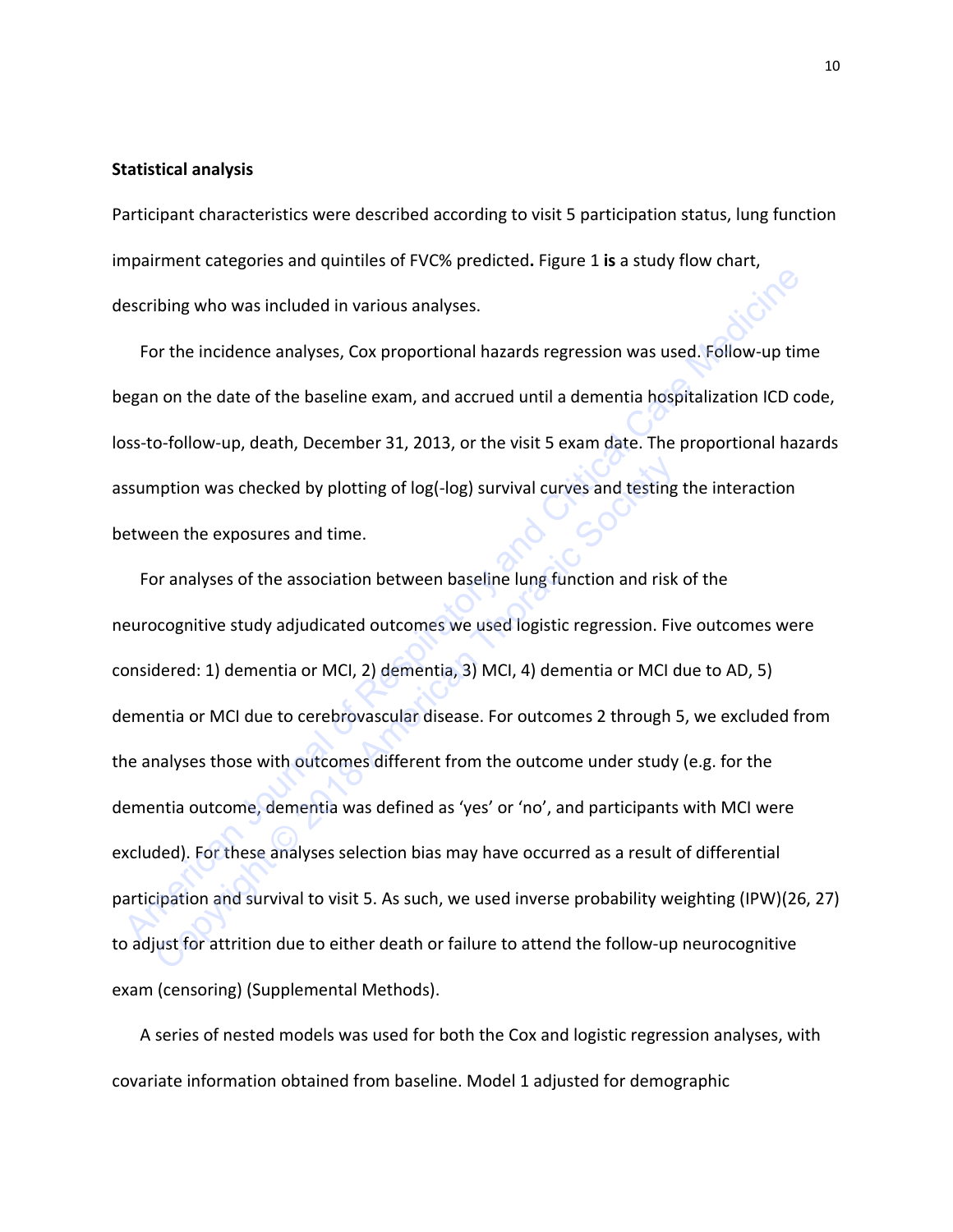characteristics. Race and center were combined into a 5 level variable (i.e. whites-MN, white-MD, whites-NC, blacks-NC, blacks-MS) reflective of the race-center combinations in ARIC). Model 2 additionally adjusted for cigarette smoking and pack-years of smoking. Model 3 further adjusted for physical activity, body mass index, traditional cardiovascular risk factors, prevalent cardiovascular disease and APOE genotype. Model 4 additionally adjusted for fibrinogen, which is a marker of inflammation.

Multiplicative interactions by race were explored by including cross-product terms in the models. Additionally, because of the importance of smoking on lung health, we also conducted analyses restricted to nonsmokers. Statistical significance was defined as alpha = 0.05.

#### **RESULTS**

At baseline the 14,184 participants included in this analysis were on average 54.2 ± 5.8 years old, 55.3% were female and 25.9% African American. Supplemental Table 1 provides baseline participant characteristics according to whether the participants took part in visit 5, were alive but did not take part, or died prior to visit 5. Those who participated in visit 5 were on average slightly younger, had higher educational attainment, were less likely to smoke, and overall had a slightly better health profile than those who did not take part or died. ardiovascular disease and APOE genotype. Model 4 additionally adjusted for fibrinogen, wh<br>a marker of inflammation.<br>Multiplicative interactions by race were explored by including cross-product terms in the<br>nodels. Additio ses restricted to nonsmokers. Statistical significance was defined as al<br> **LTS**<br>
Seline the 14,184 participants included in this analysis were on averag<br>
5.3% were female and 25.9% African American. Supplemental Table 1<br>

At baseline, mean  $\pm$  standard deviation (SD) measured FEV<sub>1</sub> was 2.82  $\pm$  0.77 L (percent predicted 93.5%  $\pm$  17.0), measured FVC 3.80  $\pm$  0.99 L (% predicted 98.1%  $\pm$  14.6) and FEV<sub>1</sub>/FVC 74.4  $\pm$  8.1% (% predicted 94.5  $\pm$  10.0%). Table 1 provides baseline participant characteristics according to lung disease categories; 17.6% were classified as having the COPD pattern, 5.9% restrictive impairment, 33.5% respiratory symptoms with normal spirometric results, and 43.1%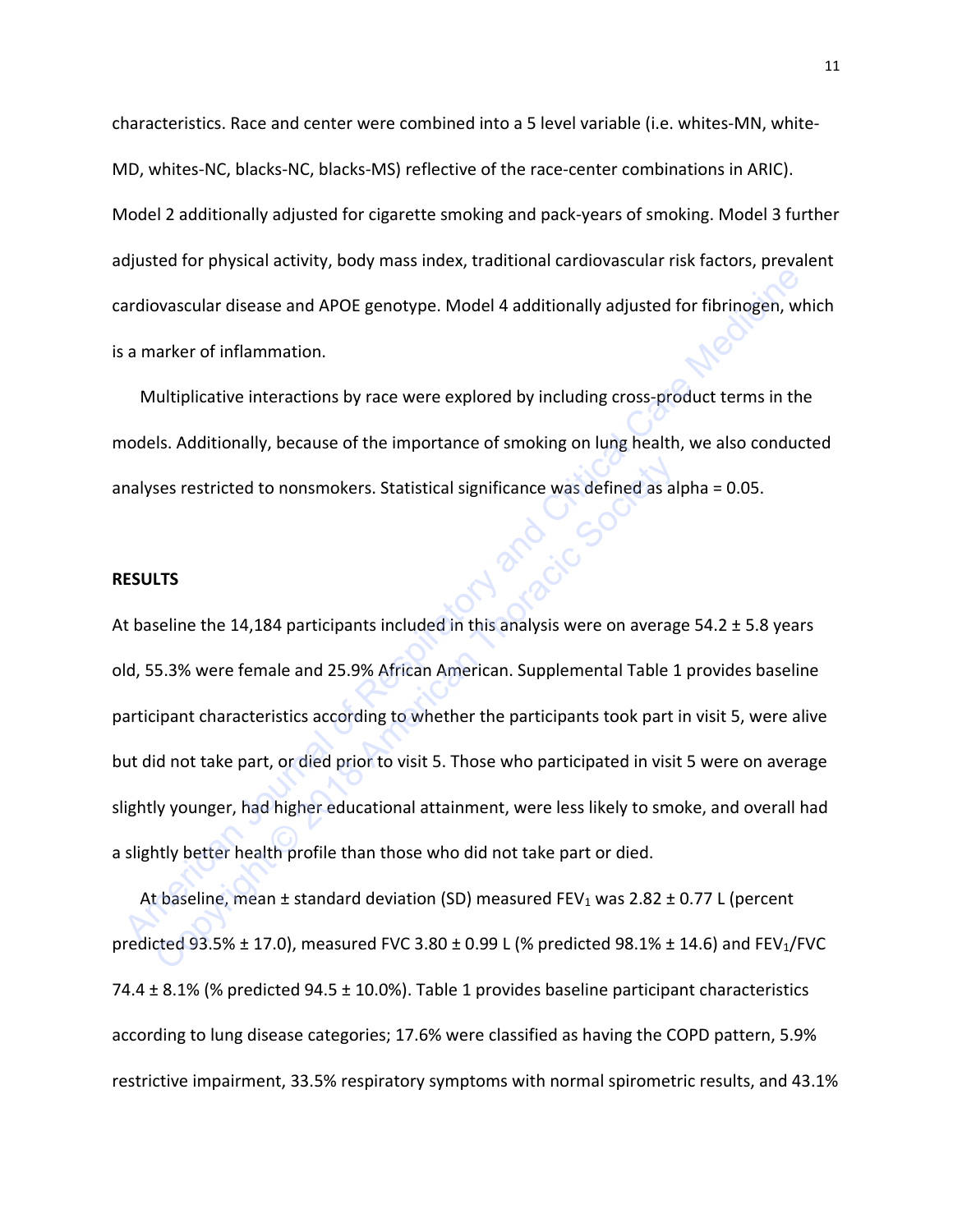as normal. Men, those with lower educational attainment, and those who were current smokers were classified less frequently as having normal lung function. Participant characteristics according to quintiles of FVC% predicted are provided in Supplemental Table 2.

## **Lung disease, lung function and incident dementia**

A total of 1,407 incident dementia events were identified among the full sample of 14,184 ARIC participants, over a median follow-up of 23.0 years  $[25<sup>th</sup>$  and 75<sup>th</sup> percentiles: 18.3-24.2; maximum 27.1]. As shown in Table 2, relative to participants classified as normal, risk of dementia was elevated among those with the COPD pattern [HR (95% CI): 1.23 (1.06-1.43)] and those with the restrictive impairment [1.31 (1.03-1.66)], after accounting for demographics (model 1). The associations were attenuated with additional covariate adjustment, and became nonsignificant. Participants in the lowest (versus highest) quintiles of FEV<sub>1</sub>% predicted and FVC% predicted were at elevated risk of incident dementia after accounting for smoking (model 2), but estimates were attenuated and became nonsigificant with additional adjustment for cardiovascular risk factors (model 3). FEV<sub>1</sub>/FVC % predicted was not associated with dementia risk. **ung disease, lung function and incident dementia**<br>
total of 1,407 incident dementia events were identified among the full sample of 14,184 Al<br>
articipants, over a median follow-up of 23.0 years [25<sup>th</sup> and 75<sup>th</sup> percent entia was elevated among those with the COPD pattern [HR (95% CI):<br>
with the restrictive impairment [1.31 (1.03-1.66)], after accounting for<br>
el 1). The associations were attenuated with additional covariate adju<br>
gnifica

In analyses restricted to never smokers ( $N = 6.018$ , Supplemental Table 3), results were generally similar to those of the full analyses, though CIs were less precise. In model 3, the HRs for COPD and restrictive impairment, versus being classified as normal, were 1.31 (0.99-1.72) and 1.12 (0.78-1.62), respectively. Although interactions by race were not statistically significant at p=0.05, associations were generally stronger in blacks than in whites (Supplemental Table 4). Among blacks the model 3 HR's for having COPD and restrictive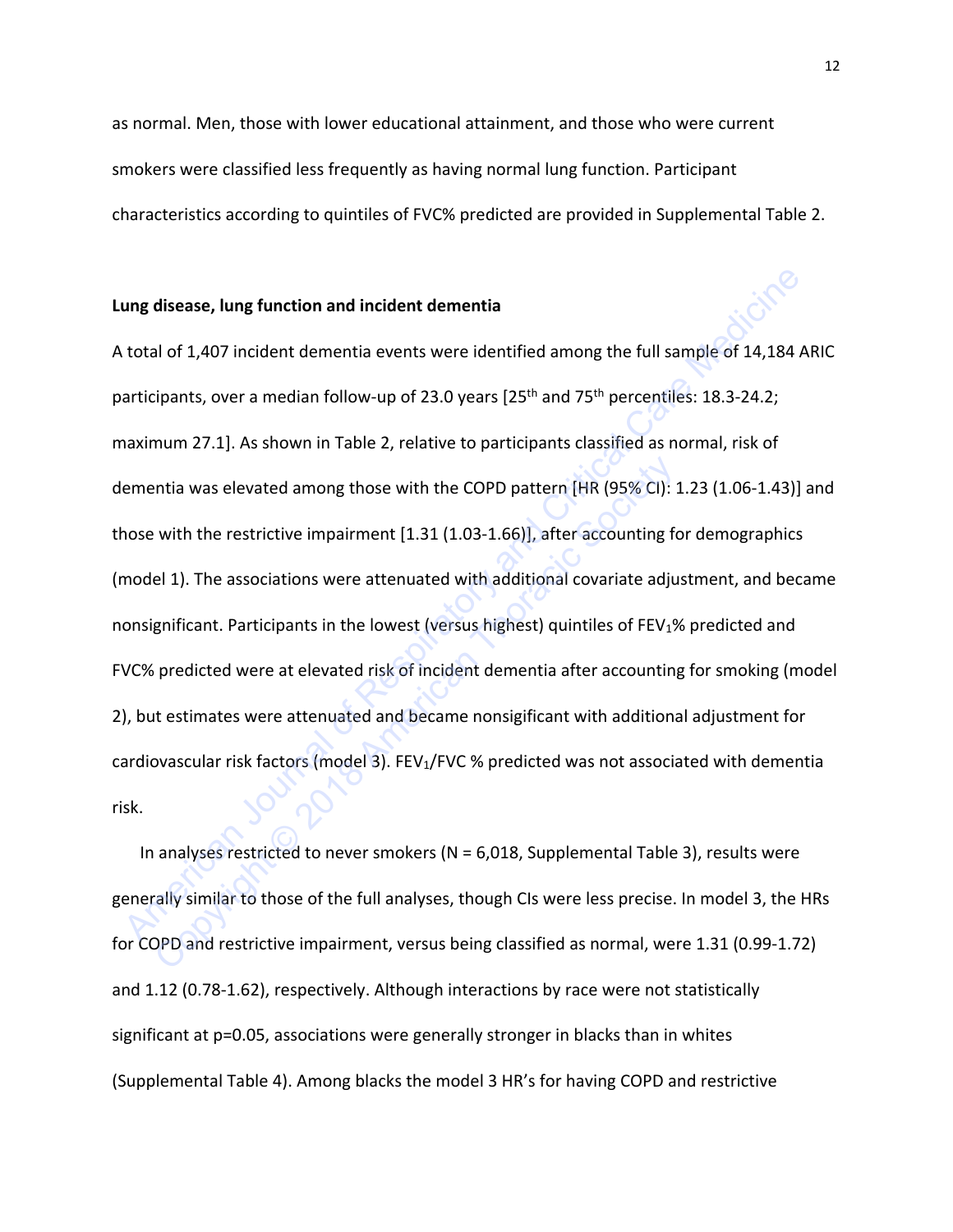impairment patterns (versus normal) were 1.31 (0.98-1.76) and 1.23 (0.76-1.98) respectively, while in whites the HRs were 0.99 (0.82-1.21) and 0.93 (0.70-1.23). Also, for FEV<sub>1</sub>% predicted and FVC% predicted there was some evidence that the proportional hazards assumption was violated, whereby associations were stronger earlier in follow-up than later in follow-up<br>(Supplemental Table 5). (Supplemental Table 5).

### **Lung disease, lung function and neurocognitive study-adjudicated dementia**

Among the 5,889 participants who had lung function data and cognitive assessments as part of the neurocognitive exam, we also evaluated the association between baseline lung disease category and risk of dementia or MCI, dementia, MCI, and MCI or dementia due to AD, or due to cerebrovascular disease (Table 3). After Model 3 adjustments, odds ratios (ORs) of associations between participants with restrictive impairment versus those who were normal were 1.58 (1.14-2.19) for dementia or MCI, 1.16 (0.56-2.40) for dementia, 1.71 (1.23-2.38) for MCI, 1.79 (1.24-2.58) for dementia or MCI due to AD, and 1.60 (0.78-3.31) for dementia or MCI due to cerebrovascular disease. Presence of the COPD pattern, versus normal, was after model 3 adjustments associated with ORs of 1.33 (1.07-1.64) for dementia or MCI, 1.16 (0.74-1.82) for dementia, 1.40 (1.12-1.76) for MCI, 1.24 (0.97-1.60) for AD-type dementia or MCI, and 1.33 (0.79-2.23) for dementia or MCI due to cerebrovascular disease. Magnitudes of association were smaller for comparisons of participants categorized as having respiratory symptoms with normal spirometric results to those classified as normal. The above results were similar in analyses restricted to nonsmokers (Supplemental Table 6). For instance, after model 3 Supplemental Table 5).<br> **American Table 5** and the the computive study-adjudicated dementia<br>
mong the 5,889 participants who had lung function data and cognitive assessments as part<br>
ne neurocognitive exam, we also evalua eurocognitive exam, we also evaluated the association between basel<br>ory and risk of dementia or MCI, dementia, MCI, and MCI or dementia<br>rebrovascular disease (Table 3). After Model 3 adjustments, odds ratio<br>iations between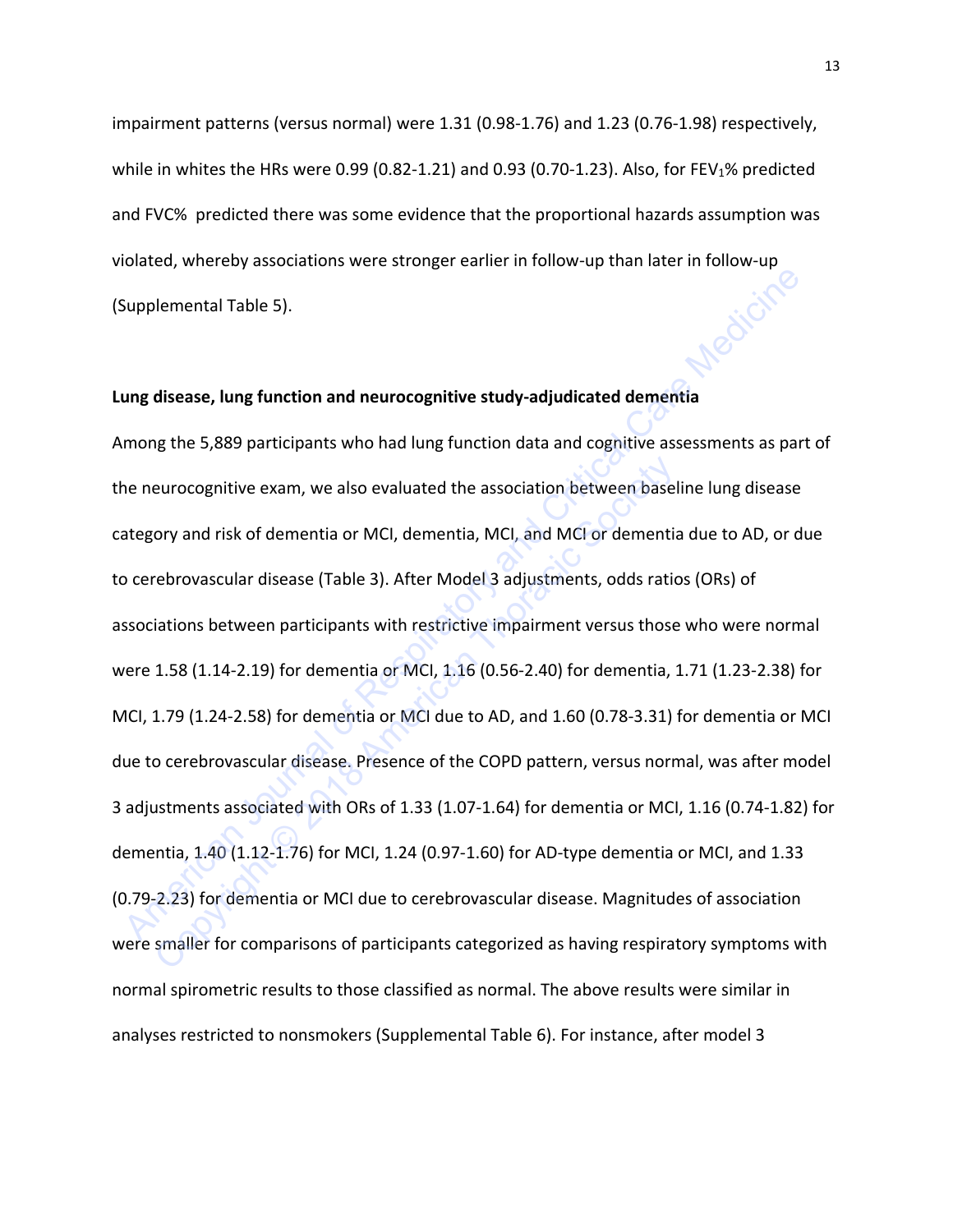adjustments, the restrictive impairment and COPD patterns were associated with ORs for dementia or MCI of 1.69 (1.04-2.76) and 1.72 (1.23-2.40), respectively.

There was some evidence of effect modification by race, as shown in Supplemental Table 7. Among blacks, the COPD pattern was most associated with elevated odds of the outcomes [e.g. Model 3 OR (95%CI) of dementia/MCI for COPD pattern versus normal: 2.13 (1.34-3.40)] whereas in whites there was no association. Among whites, the restrictive impairment pattern was most strongly associated with increased odds [e.g. Model 3 OR of dementia/MCI versus normal: 1.79 (1.27-2.54)], while in blacks there was no association.

ORs for the associations of  $FEV<sub>1</sub>%$  predicted and odds of outcomes are shown in Table 4. The lowest (versus highest) quartile of  $FEV<sub>1</sub>%$  predicted was associated with an OR of 1.27 (1.05-1.54) for dementia or MCI, after model 3 adjustments. The ORs were 1.23 (0.98-1.54) for dementia or MCI due to AD, and 1.43 (0.91-2.24) for dementia or MCI due to cerebrovascular disease. The associations between  $FEV<sub>1</sub>%$  predicted and the dementia outcomes did not differ significantly by race, however in general, the magnitudes of association were larger in blacks than in whites (Supplemental Table 7). American Journal of MCI due to AD, and the members of Respirator MCI due to AD, and the members of Medicines Medicines (1.30 (1.34-3.40))<br>
Mereas in whites there was no association. Among whites, the restrictive impairment Rs for the associations of FEV<sub>1</sub>% predicted and odds of outcomes are<br>somest (versus highest) quartile of FEV<sub>1</sub>% predicted was associated wit<br>1.54) for dementia or MCl, after model 3 adjustments. The ORs were<br>ntia or MCl

 Associations between FVC% predicted and dementia are presented in Table 5. The Model 3 OR for the lowest versus highest quartile of FVC% predicted was 1.25 (1.04-1.51) for dementia or MCI, 1.30 (1.04-1.62) for dementia or MCI due to AD, and 1.51 (0.95-2.39) for dementia or MCI due to cerebrovascular disease. No statistical interaction by race was present, though magnitudes of effect tended to be larger in blacks than in whites (Supplemental Table 7).

FEV<sub>1</sub>/FVC % predicted was not associated with risk of any of the outcomes, regardless of degree of adjustment (Supplemental Table 8).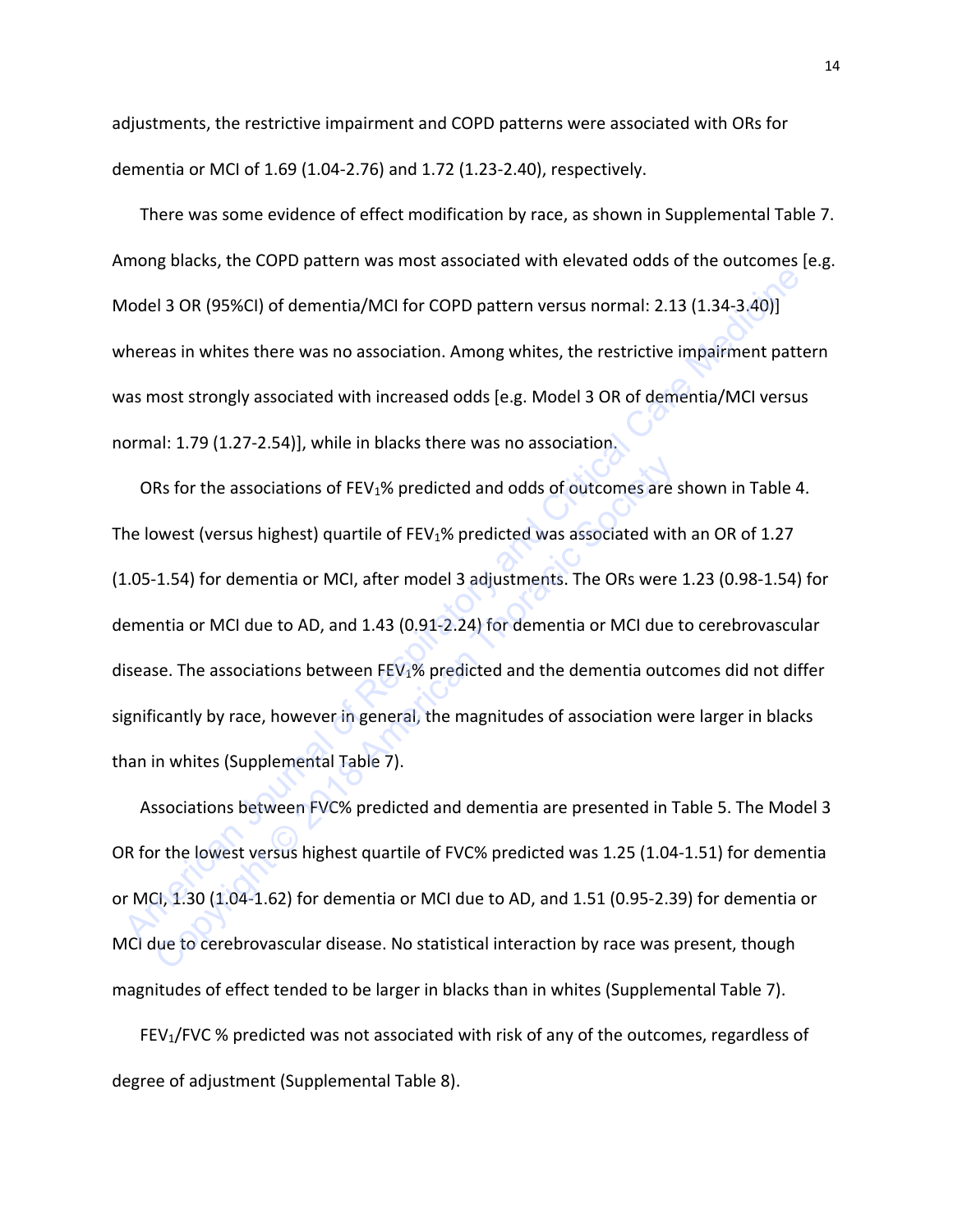For the main results of analyses of adjudicated dementia outcomes we also conducted sensitivity analyses without IPW. Results of these sensitivity analyses are presented in Supplemental Tables 9 (exposure lung disease category), 10 (exposure FEV1) and 11 (exposure FVC), respectively. Effect estimates were similar to those of the primary IPW-weighted analysis.

## **DISCUSSION**

Lung disease and impaired lung function were associated with greater risk of dementia and MCI in this community-based sample of more than 14,000 individuals followed for over 23 years. Several important patterns emerged, particularly in analyses employing adjudicated neurocognitive outcomes, though associations were at most of moderate strength and results were not always statistically significant after multivariable adjustment for a broad array of dementia risk factors. First, though both the COPD and restrictive impairment patterns tended to be associated with greater dementia and MCI risk, the magnitude of association was generally stronger for the restrictive impairment pattern. Second, there was evidence that suboptimal lung health may be related to dementia or MCI risk through both AD and cerebrovascular etiologies. Third, patterns were similar among nonsmokers, as in the overall population. Fourth, when evaluating spirometric measures and dementia risk, inverse associations were present for FEV1% predicted and FVC% predicted, but not for the ratio FEV1/FVC % predicted. These results provide novel information about the potential influence of lung disease and impaired lung function on future risk of dementia and MCI due to both AD and cerebrovascular disease. An important strength of this study is the prospective evaluation of midlife lung health and dementia risk more than 20 years later, since for many dementia risk **ISCUSSION**<br>
Ing disease and impaired lung function were associated with greater risk of dementia and h<br>
this community-based sample of more than 14,000 individuals followed for over 23 years.<br>
Everal important patterns em al important patterns emerged, particularly in analyses employing ad<br>ocognitive outcomes, though associations were at most of moderate s<br>not always statistically significant after multivariable adjustment for a<br>ntia risk f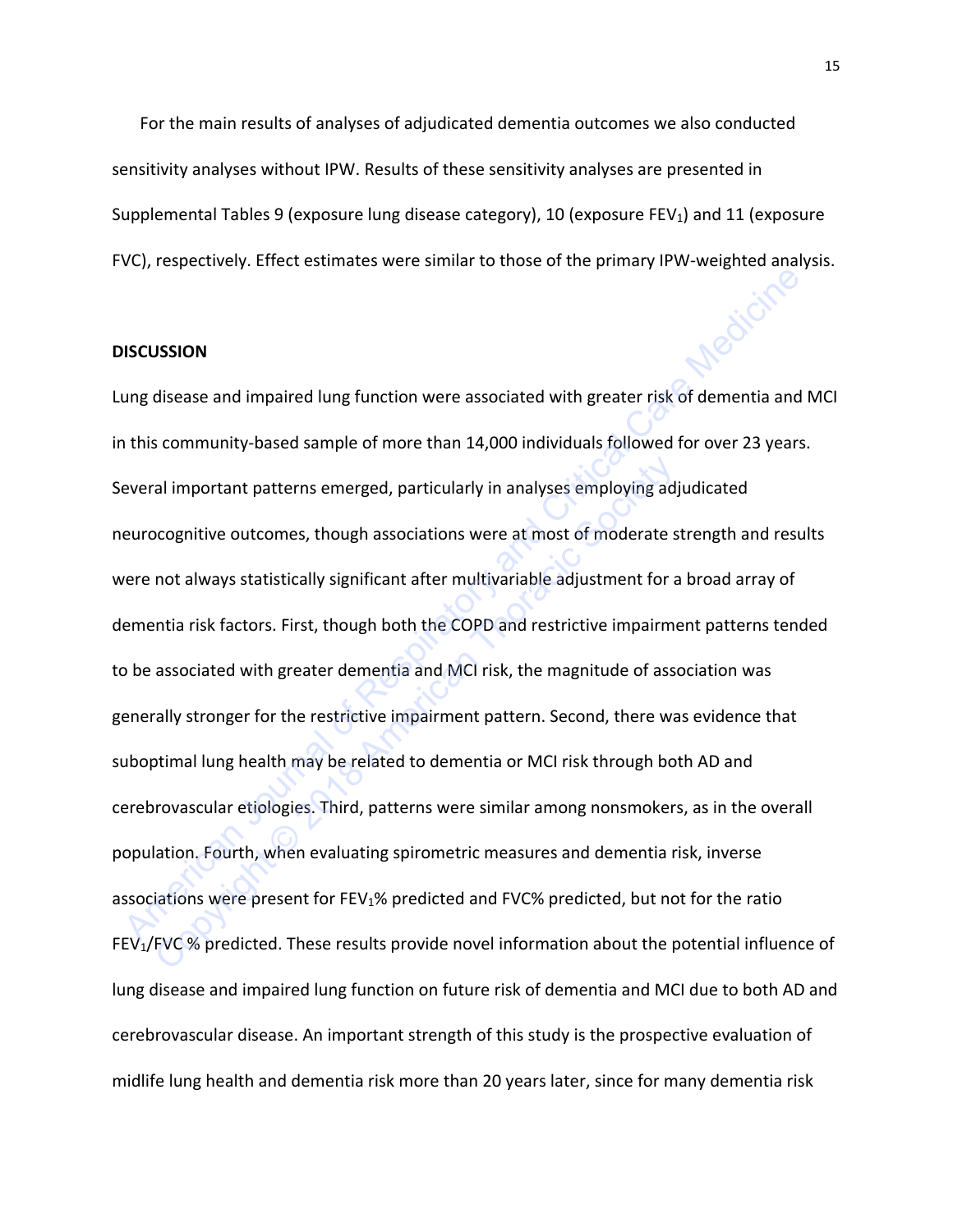factors, stronger associations have been observed when the risk factors were measured at middle-age than when they were measured later in life.(12-14)

#### **Comparison to prior studies**

Relatively little is known about the relationship between restrictive impairment and risk of dementia and MCI. In the present analysis, after extensive covariate adjustment, participants with the restrictive impairment pattern were at 58% greater risk of developing dementia or MCI over 27 years of follow-up. There was evidence this pattern was present for dementia and MCI of both Alzheimer's disease etiology (78% increased risk) and cerebrovascular disease etiology (68% increased risk). The association for dementia of cerebrovascular etiology was not significant in the fully-adjusted model, but notably precision was poor. A prior ARIC publication reported that the restrictive pattern was associated with 60% (0-160%) increased risk of hospitalized dementia after adjusting for demographics [HR (95% CI): 1.6 (1.0-2.6) though association was attenuated with additional adjustment [1.4 (0.9-2.3)].(5) Diseases which result in restrictive impairment are characterized by reduced lung volumes, consequent to alteration in lung parenchyma or due to a disease of the pleura, chest wall, or neuromuscular apparatus.(28) Although symptoms of restrictive impairment are specific to the underlying condition, in addition to reduced lung volumes, patients tend to have ventilation-perfusion mismatch and hypoxemia. Overnight polysomnography data from the Study of Osteoporotic Fractures demonstrated that two indicators of hypoxemia – elevated oxygen desaturation and a high percentage of sleep time in apnea or hypopnea – were associated with elevated risk of **omparison to prior studies**<br>
Elatively little is known about the relationship between <u>restrictive impairment</u> and risk of<br>
ementia and MCI. In the present analysis, after extensive covariate adjustment, participant<br>
with 27 years of follow-up. There was evidence this pattern was present fo<br>th Alzheimer's disease etiology (78% increased risk) and cerebrovascu<br>increased risk). The association for dementia of cerebrovascular etiol<br>icant in th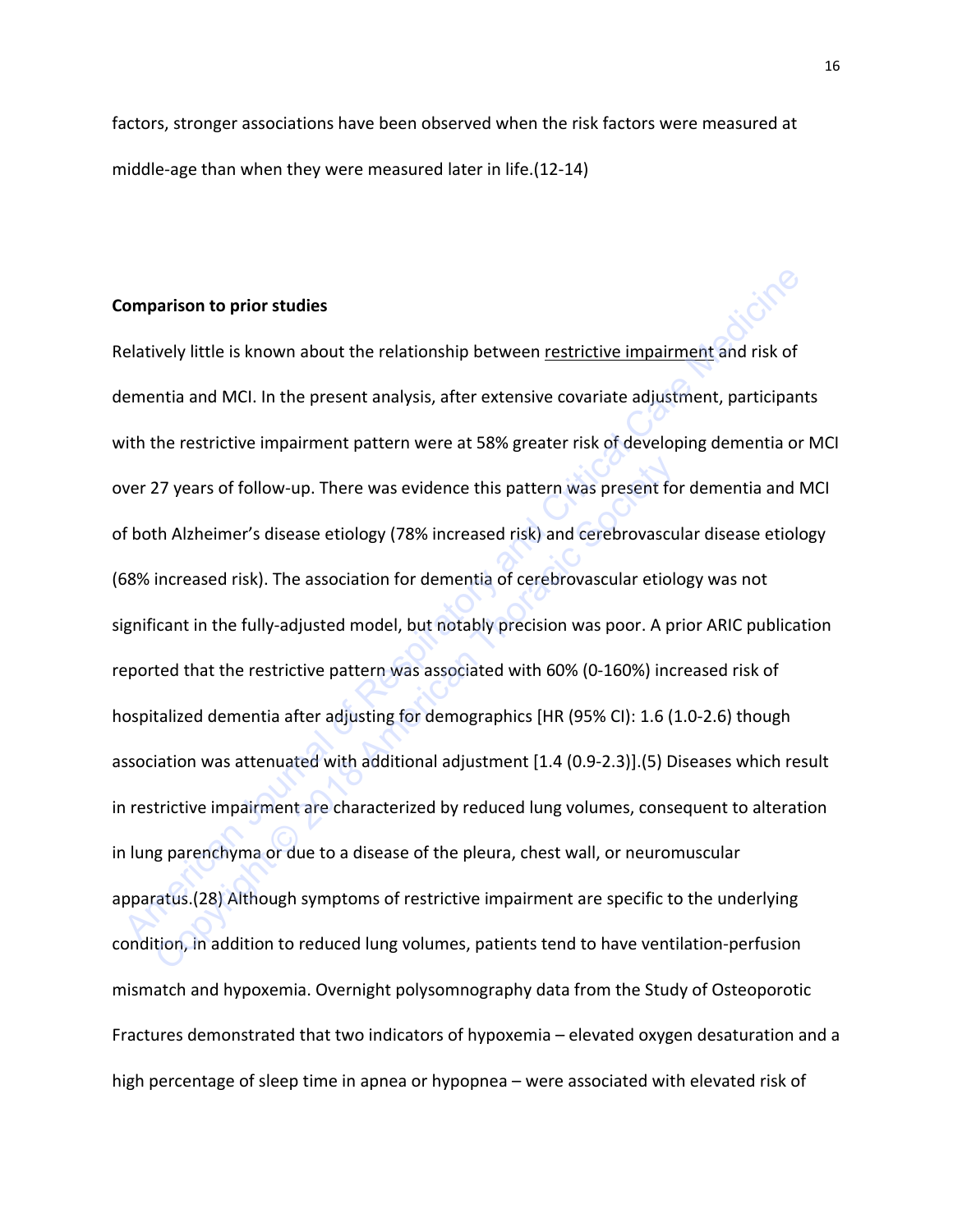developing MCI or dementia over a mean follow-up of 4.7 years.(18) In a recent ARIC publication based on a smaller sample than the present analysis, there was modest evidence that obstructive sleep apnea was associated with greater dementia and MCI risk.<sup>(29)</sup> Extensive work in experimental rodent models of sleep apnea has suggested that intermittent hypoxia and asphyxia lead to neuronal damage and adverse behavioral consequences.(30, 31) Less research has evaluated the impact of a constant state of hypoxemia, as may be expected in the context of restrictive impairment, on neurologic structure and function.

Our finding that COPD was linked to greater risk of dementia and MCI when using the adjudicated outcome definition is consistent with prior literature. Two studies have reported that diagnosis with COPD is associated with an approximately 80% higher risk of developing MCI over 5 years,(9) and MCI or dementia over 25 years,(10) respectively. Furthermore, in the shorter study a dose-response relationship was observed according to COPD duration and risk of MCI.(9) Clinical history of COPD has also been associated with decreasing cognitive performance over time.(11) Notably, in a prior analysis of the ARIC data, which followed participants through 2005, presence of an obstructive ventilator function pattern was not associated with greater risk of dementia hosptialization.(5) Unique aspects of the present analysis include the objective ascertainment of COPD in a community-based sample (as opposed to COPD diagnosed via clinical diagnosis codes) and evaluation of the association in analyses restricted to nonsmokers. Patients with COPD suffer from systemic manifestations of the disease,(32) and growing evidence suggests that these comorbidities are independent of smoking and traditional risk factors.(33-35) The system and asphyxia lead to neuronal damage and adverse behavioral consequences. (30, 31) Less<br>
sesearch has evaluated the impact of a constant state of hypoxemia, as may be expected in t<br>
ontext of restrictive impairm licated outcome definition is consistent with prior literature. Two studiagnosis with COPD is associated with an approximately 80% higher r<br>wer 5 years,(9) and MCI or dementia over 25 years,(10) respectively.<br>Prestudy a do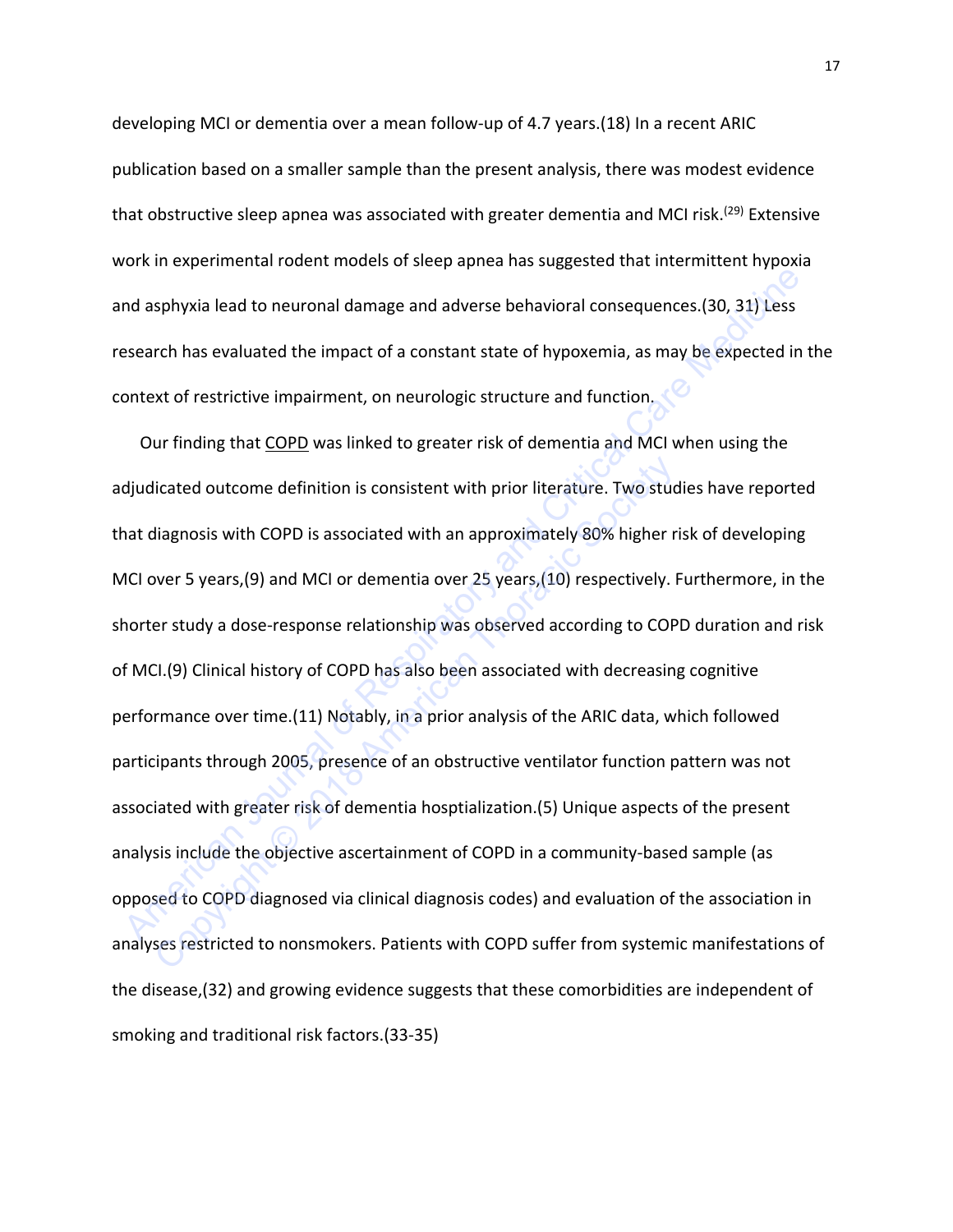In the present analysis spirometry-assessed impaired lung function, as quantified by being in the lowest versus highest quartile of % predicted FEV<sub>1</sub> and FVC, was associated with greater risk of MCI and dementia overall and due to both AD and cerebrovascular disease etiologies. Several other studies,(6-8) though not all,(3) have also shown impaired lung function to be associated with worsening cognitive ability. Some of the most important previous work exploring the relation between objectively measured impaired lung function and cognitive status comes from a prior ARIC analysis. In this publication, impaired lung function was associated cross-sectionally with poorer performance in baseline cognitive assessments, and with increased risk of dementia hospitalization.(5) However, no association was found between lung function and cognitive decline over approximately 6 years of follow-up (between ARIC visits 2 and 4). Limitations of this previous analysis include short intervals between cognitive assessments in the cohort and insensitivity of the dementia definition used. ssociated with worsening cognitive ability. Some of the most important previous work<br>xploring the relation between objectively measured impaired lung function and cognitive<br>tatus comes from a prior ARIC analysis. In this p ncreased risk of dementia hospitalization.(5) However, no association<br>
unction and cognitive decline over approximately 6 years of follow-up<br>
2 and 4). Limitations of this previous analysis include short intervals b<br>
sment

In the present analysis associations between lung disease and function persisted even in analyses restricted to nonsmokers. This enhances etiological understanding - as it suggests that impaired lung function is linked to dementia and MCI risk independent of smoking and smoking-related confounders.

An unexpected finding from the present analysis was the suggestive (but nonsignificant) difference in associations by race, whereby among blacks the COPD pattern was most strongly associated with dementia and MCI risk, whereas in whites the restrictive impairment pattern was most strongly associated. Importantly, both restrictive impairment and COPD are heterogeneous classifications, and the prevalence of specific pathologies is known to vary by race.(36-39) If these varied underlying pathologies are associated with dementia and MCI risk,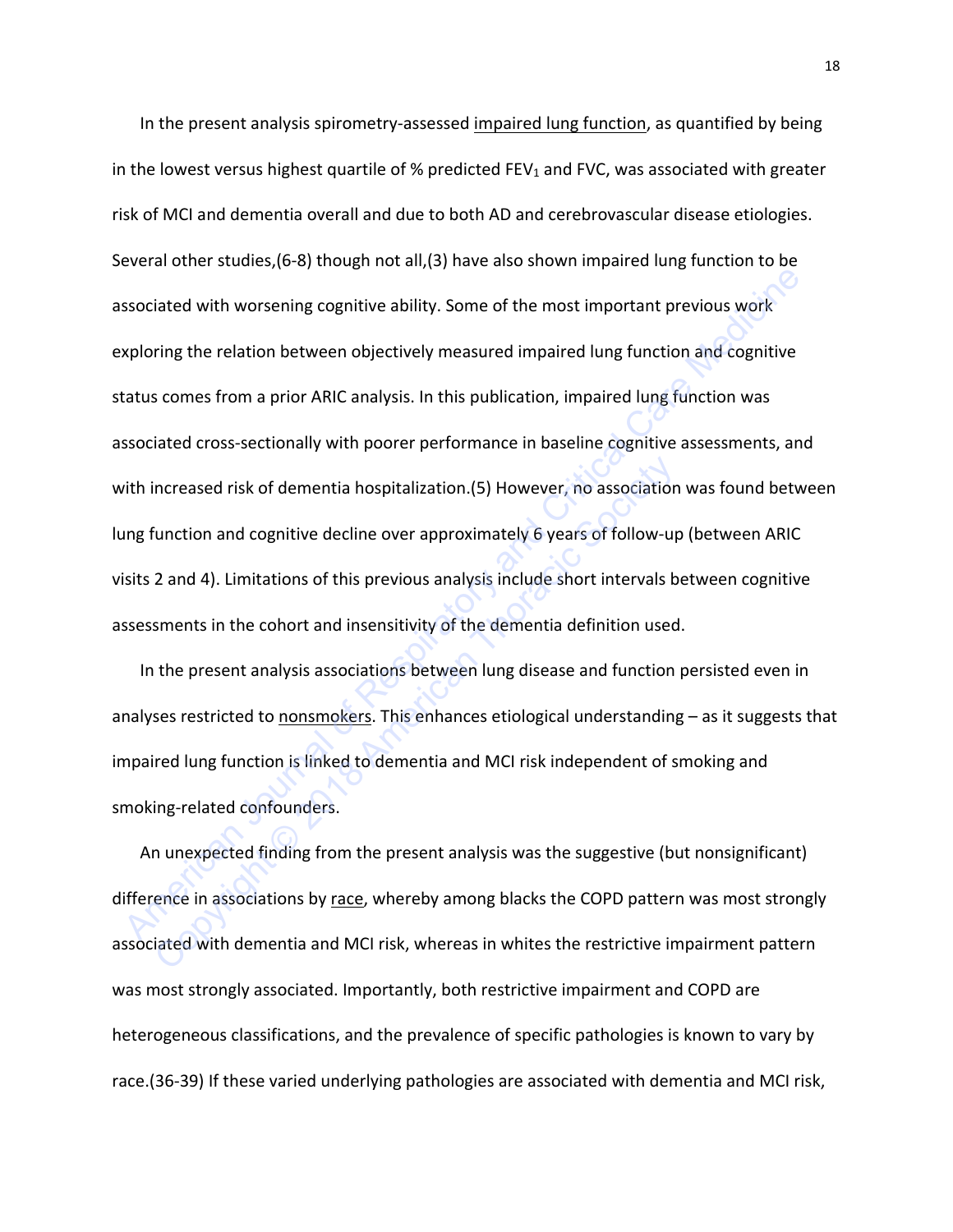then the differences observed in the present study are not unexpected. It is possible that these underlying pathologies differ in their association with dementia and MCI risk, which could explain the observed race differences. Other possible explanations for the interaction are poor precision (e.g. there were only 11 blacks with restrictive impairment and MCI), selection bias that is differential by race, or chance. Future studies should aim to replicate these observations.

### **Strengths and limitations**

The 23-year time-span between assessment of lung health and the neurocognitive exam is an important strength of our study, since both all-cause and AD-type dementia have a long natural history. However, this timespan also complicates the interpretation of our results, since we undoubtedly missed numerous cases of dementia that occurred among individuals who did not attend the neurocognitive exam as they had died (36.7%) or did not participate for other reasons (21.8%). Although for these participants we do not have information from the full neurocognitive battery, we do have some information about their cognitive status via dementia hospitalization ICD codes and in some instances TICSm and informant interviews. Sensitivity of dementia hospitalization ICD codes is, however, poor.(25, 40) A prior ARIC Neurocognitive Study publication reported that hospital and death diagnostic codes for dementia had a sensitivity of 25% and a specificity of 99%.(25) This may explain why in the present analysis, as in a prior ARIC analysis,(29) associations were stronger when adjudicated outcomes were employed than when hospitalization ICD codes were also used to define dementia. In the present analysis we used IPW to attempt to correct for selection bias resulting from differential outcome ascertainment between participants and nonparticipants of the neurocognitive exam. American Journal of Respiration of Dental Care and Network and September 2013.<br>
American September 2014 and the selection of Figure 2014 and the selection of Dental Care Medicine Care Medicine Care Medicine Care Medicine C rtant strength of our study, since both all-cause and AD-type dementicant strength of our study, since both all-cause and AD-type dementicy. However, this timespan also complicates the interpretation of our ubtedly missed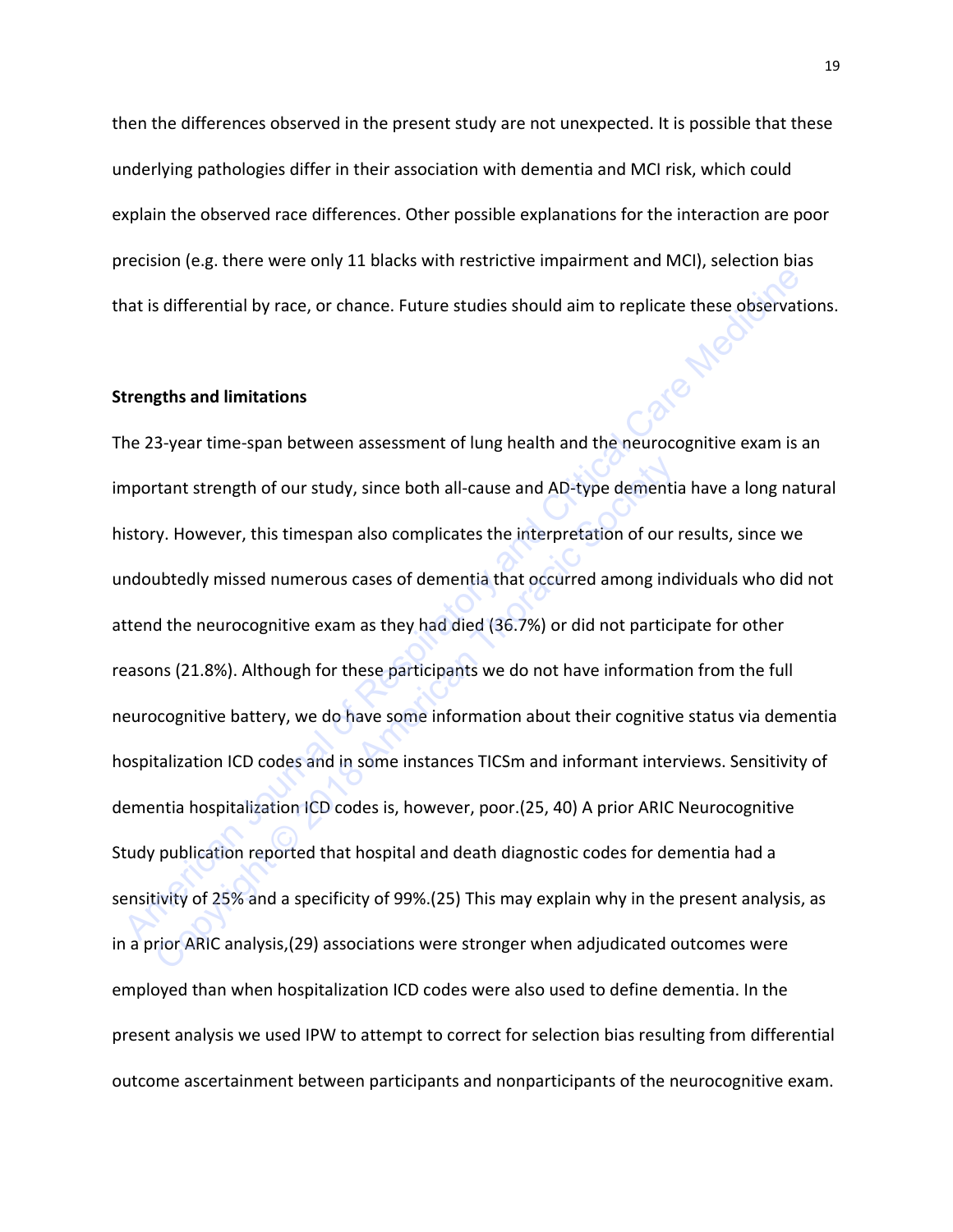The true cognitive status of non-attenders is, however, unknown and it is possible that some bias remained. Nonattendess were also more likely to be smokers, have greater pack years, and more respiratory impairment by both spirometry and self-report. Though we attempted to correct for this selection bias through IPW, the fact that participation at visit 5 was differential by smoking and lung function status is noteworthy.

Additional limitations are the single assessment of lung function, lack of biomarkers to verify AD-type dementia, residual confounding and poor precision for some comparisons despite the relatively large sample size. Additionally, bronchodilation was not used when assessing baseline lung function, and total lung capacity was not quantified. Furthermore, also absent are details about symptoms, such as the nature of dyspnea, chronic cough, chronic sputum production or history of recurrent lower respiratory tract infections. Despite these limitations our study had important strengths, including the large community-based sample, objective ascertainment of lung function in using standardized protocols, comprehensive neurocognitive assessment, and representation of men and women and blacks and whites. Noting and lung function status is noteworthy.<br>
Additional limitations are the single assessment of lung function, lack of biomarkers to<br>
erify AD-type dementia, residual confounding and poor precision for some comparisons sing baseline lung function, and total lung capacity was not quantified<br>that are details about symptoms, such as the nature of dyspnea, chronic<br>m production or history of recurrent lower respiratory tract infection<br>tions o

# **CONCLUSIONS**

In this large prospective community-based cohort both lung disease and impaired lung function were associated with greater risk of dementia and MCI over 23 years of follow-up, with evidence that this occurred for dementia due to both AD and vascular etiologies. Although both COPD and restrictive impairment were associated with increased risk of the dementia phenotypes, magnitudes of association were most pronounced for restrictive impairment. These associations were present in both smokers and nonsmokers. If the observed associations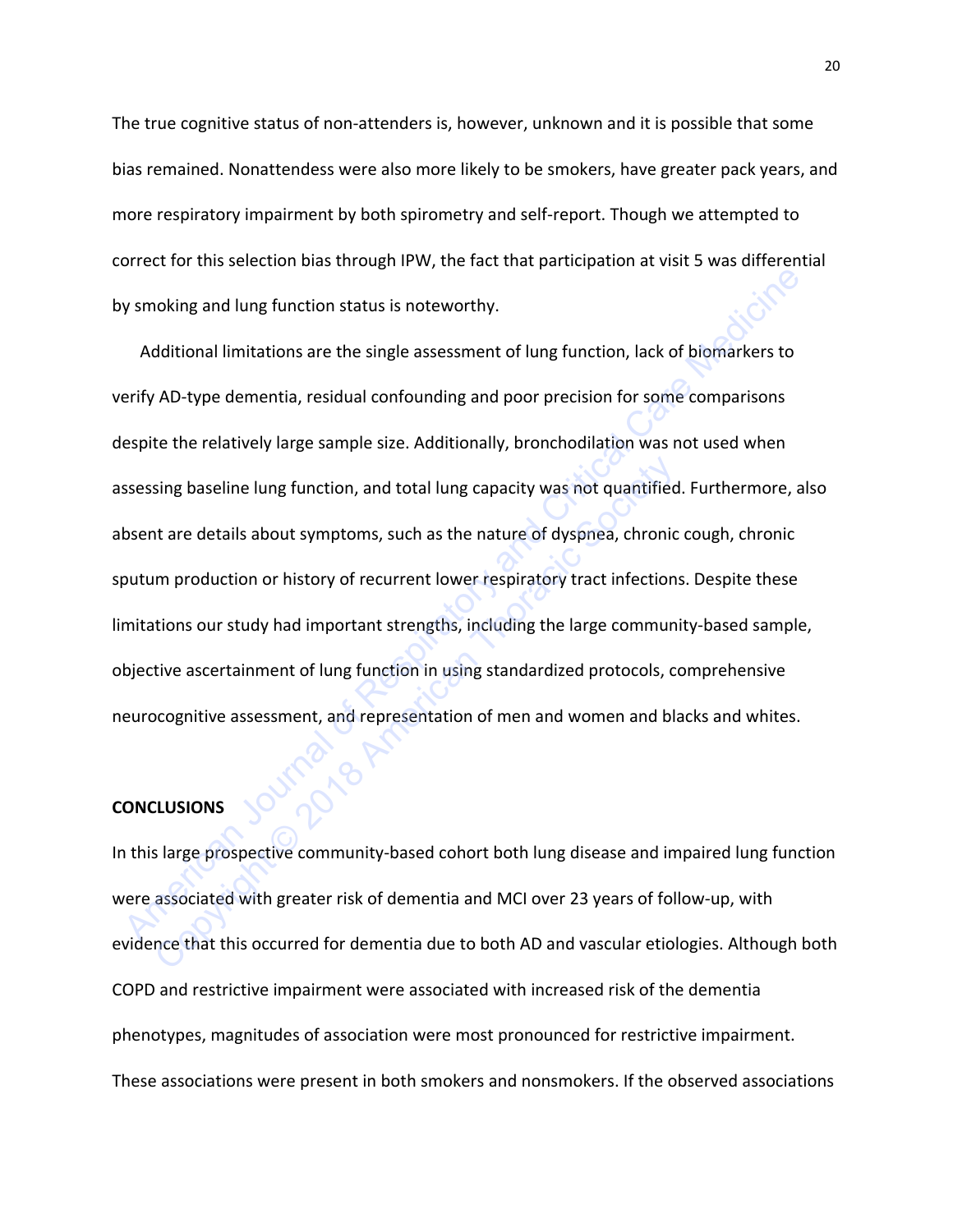are causal, policy and public health efforts to reduce smoking and improve air quality may have the added benefit of preventing the development of dementia and MCI.

American Journal of American Indian and Critical Care Medicine Copyright Society of the Society and American Thoracic Society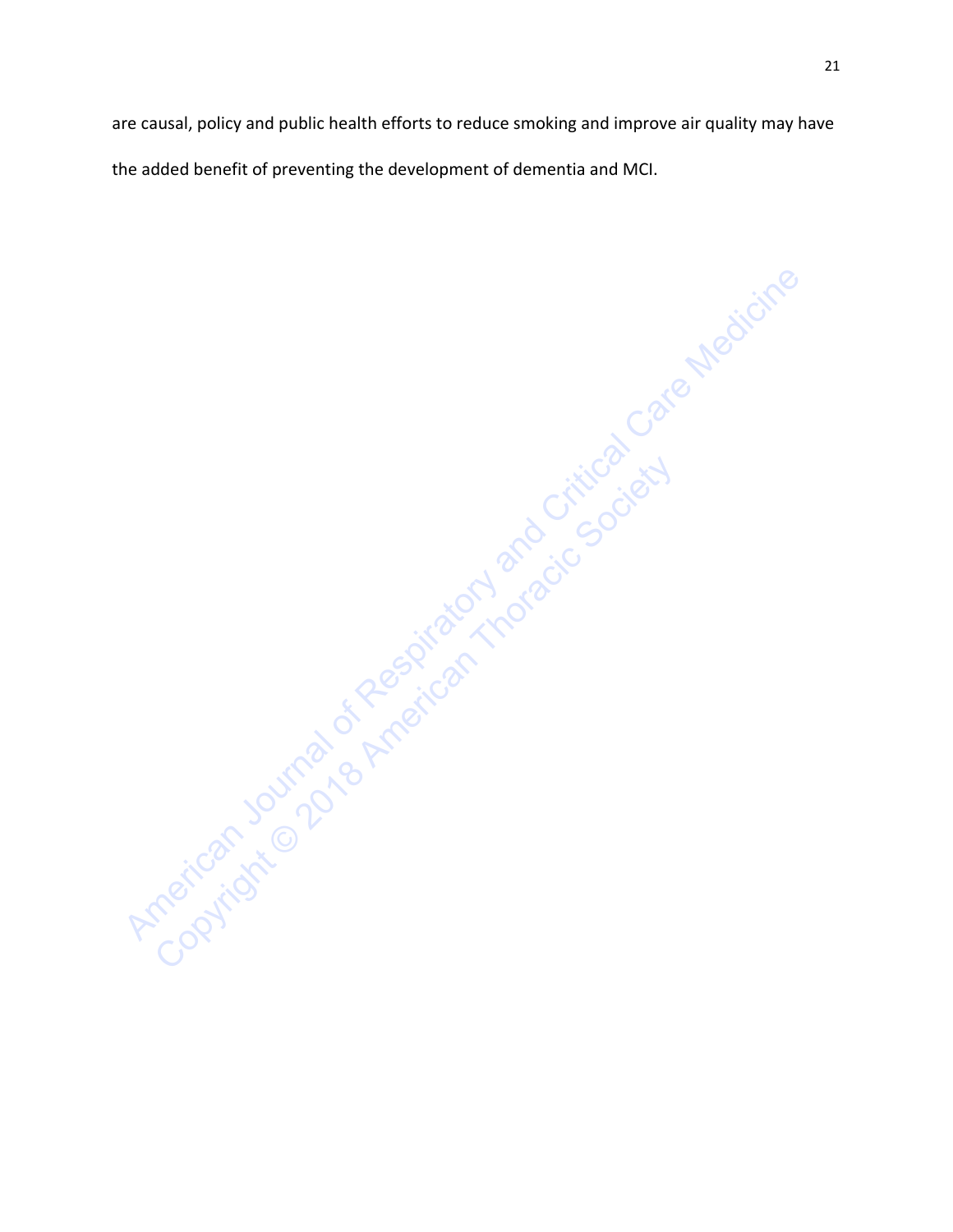**Acknowledgements:** The authors thank the staff and participants of the ARIC study for their important contributions.

American Journal of American Indian and Critical Care Medicine Copyright Society of the Society and American Thoracic Society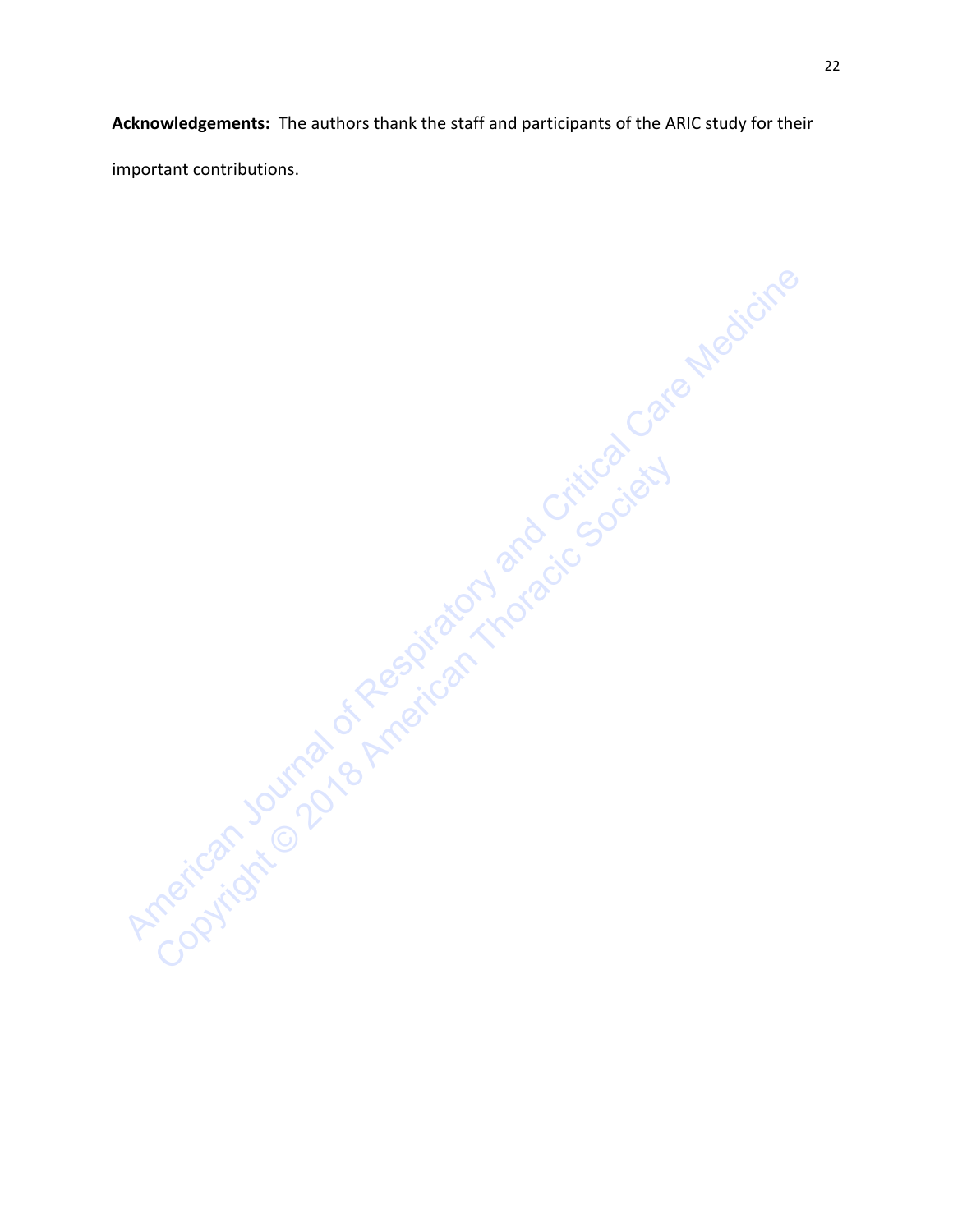## **REFERENCES**

- 1. Organization WH. Dementia Fact Sheet. 2016 April 2016 [cited 2017 January 27, 2017]. Available from: [http://www.who.int/mediacentre/factsheets/fs362/en/.](http://www.who.int/mediacentre/factsheets/fs362/en/)
- 2. Rose G. Sick individuals and sick populations. *International journal of epidemiology* 2001; 30: 427-432.
- 3. Dodd JW. Lung disease as a determinant of cognitive decline and dementia. *Alzheimers Res Ther* 2015; 7: 32.
- 4. Lahousse L, Tiemeier H, Ikram MA, Brusselle GG. Chronic obstructive pulmonary disease and cerebrovascular disease: A comprehensive review. *Respir Med* 2015; 109: 1371-1380.
- 5. Pathan SS, Gottesman RF, Mosley TH, Knopman DS, Sharrett AR, Alonso A. Association of lung function with cognitive decline and dementia: the Atherosclerosis Risk in Communities (ARIC) Study. *Eur J Neurol* 2011; 18: 888-898.
- 6. Vidal JS, Aspelund T, Jonsdottir MK, Jonsson PV, Harris TB, Lopez OL, Gudnason V, Launer LJ. Pulmonary function impairment may be an early risk factor for late-life cognitive impairment. *J Am Geriatr Soc* 2013; 61: 79-83.
- 7. Richards M, Strachan D, Hardy R, Kuh D, Wadsworth M. Lung function and cognitive ability in a longitudinal birth cohort study. *Psychosom Med* 2005; 67: 602-608.
- 8. Chyou PH, White LR, Yano K, Sharp DS, Burchfiel CM, Chen R, Rodriguez BL, Curb JD. Pulmonary function measures as predictors and correlates of cognitive functioning in later life. *Am J Epidemiol* 1996; 143: 750-756. Iongitudinal birth chordy is, και *D*, was word if with Congitudinal birth chort study. *Psychosom Med* 2005; 67: 602-608.<br>
Ou PH, White LR, Yano K, Sharp DS, Burchfiel CM, Chen R, Rodriguez BL, Cur<br>
function measures as
- 9. Singh B, Mielke MM, Parsaik AK, Cha RH, Roberts RO, Scanlon PD, Geda YE, Christianson TJ, Pankratz VS, Petersen RC. A prospective study of chronic obstructive pulmonary disease and the risk for mild cognitive impairment. *JAMA Neurol* 2014; 71: 581-588.
- 10. Rusanen M, Ngandu T, Laatikainen T, Tuomilehto J, Soininen H, Kivipelto M. Chronic Obstructive Pulmonary Disease and Asthma and the Risk of Mild Cognitive Impairment and Dementia: A Population Based CAIDE Study. *Current Alzheimer Research* 2013; 10: 549-555.
- 11. Hung WW, Wisnivesky JP, Siu AL, Ross JS. Cognitive decline among patients with chronic obstructive pulmonary disease. *Am J Respir Crit Care Med* 2009; 180: 134-137.
- 12. Gottesman RF, Albert MS, Alonso A, et al. Associations between midlife vascular risk factors and 25 year incident dementia in the atherosclerosis risk in communities (aric) cohort. *JAMA Neurology*  2017; 74: 1246-1254. Lahousse L, Tiemeier H, Ikram MA, Brusselle GG. Chronic obstructive pulmonary disease and<br>
cerbetwosscular disease. A comprehensive review. Respir Med 2015; 109: 1371-1380.<br>
Pathan SS, Gottesman RF, Mosley TH, Knopman DS,
- 13. Gottesman RF, Schneider AC, Zhou Y, et al. Association between midlife vascular risk factors and estimated brain amyloid deposition. *JAMA* 2017; 317: 1443-1450.
- 14. Logroscino G, Kang JH, Grodstein F. Prospective study of type 2 diabetes and cognitive decline in women aged 70-81 years. *BMJ* 2004; 328: 548.
- 15. Maclay JD, MacNee W. Cardiovascular disease in COPD: mechanisms. *Chest* 2013; 143: 798-807.
- 16. Truelsen T, Prescott E, Lange P, Schnohr P, Boysen G. Lung function and risk of fatal and non-fatal stroke. The Copenhagen City Heart Study. *International journal of epidemiology* 2001; 30: 145- 151.
- 17. Hozawa A, Billings JL, Shahar E, Ohira T, Rosamond WD, Folsom AR. Lung function and ischemic stroke incidence: the Atherosclerosis Risk in Communities study. *Chest* 2006; 130: 1642-1649.
- 18. Yaffe K, Laffan AM, Harrison SL, Redline S, Spira AP, Ensrud KE, Ancoli-Israel S, Stone KL. Sleepdisordered breathing, hypoxia, and risk of mild cognitive impairment and dementia in older women. *JAMA* 2011; 306: 613-619.
- 19. ARIC Investigators. The Atherosclerosis Risk in Communities (ARIC) study: Design and objectives. *American Journal of Epidemiology* 1989; 129: 687-702.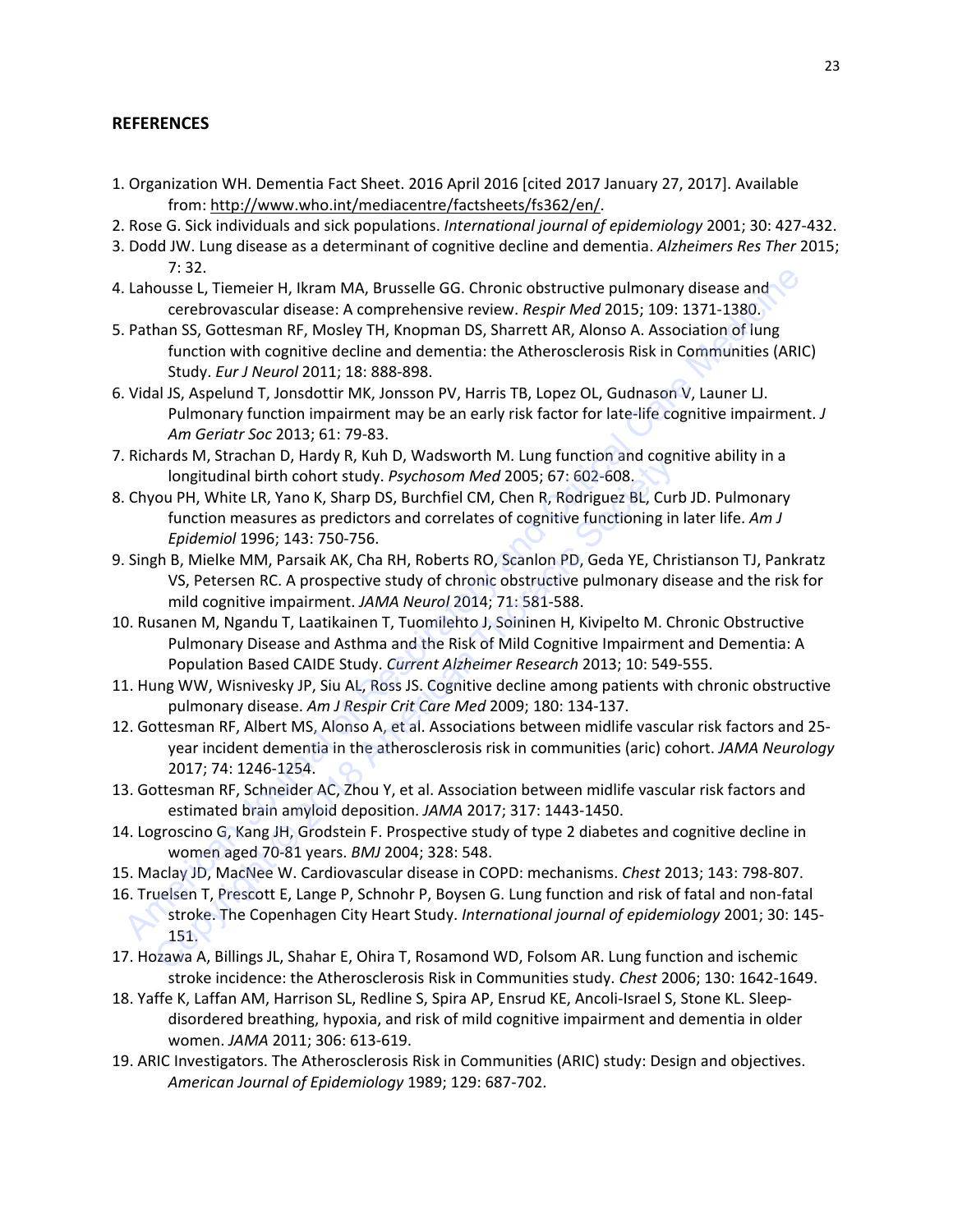- 20. Standardization of spirometry--1987 update. Statement of the American Thoracic Society. *Am Rev Respir Dis* 1987; 136: 1285-1298.
- 21. The ARIC Investigators. Atherosclerosis Risk in Communities Study Manual 4: Pulmonary Function. Chapel Hill, NC; National Heart, Lung, and Blood Institute of the National Institutes of Health, Collaborative Studies Coordinating Center: Chapel Hill, NC; 1987.
- 22. Hankinson JL, Odencrantz JR, Fedan KB. Spirometric reference values from a sample of the general U.S. population. *Am J Respir Crit Care Med* 1999; 159: 179-187.
- 23. Vaz Fragoso CA, McAvay G, Van Ness PH, Casaburi R, Jensen RL, MacIntyre N, Yaggi HK, Gill TM, Concato J. Phenotype of Spirometric Impairment in an Aging Population. *Am J Respir Crit Care Med* 2016; 193: 727-735.
- 24. Kubota Y, London SJ, Cushman M, Chamberlain AM, Rosamond WD, Heckbert SR, Zakai N, Folsom AR. Lung function, respiratory symptoms and venous thromboembolism risk: the Atherosclerosis Risk in Communities Study. *J Thromb Haemost* 2016; 14: 2394-2401.
- 25. Knopman DS, Gottesman RF, Sharrett AR, Wruck LM, Windham BG, Coker L, Schneider AL, Hengrui S, Alonso A, Coresh J, Albert MS, Mosley TH, Jr. Mild Cognitive Impairment and Dementia Prevalence: The Atherosclerosis Risk in Communities Neurocognitive Study (ARIC-NCS). *Alzheimers Dement (Amst)* 2016; 2: 1-11.
- 26. Weuve J, Tchetgen Tchetgen EJ, Glymour MM, Beck TL, Aggarwal NT, Wilson RS, Evans DA, Mendes de Leon CF. Accounting for bias due to selective attrition: the example of smoking and cognitive decline. *Epidemiology* 2012; 23: 119-128.
- 27. Gottesman RF, Rawlings AM, Sharrett AR, Albert M, Alonso A, Bandeen-Roche K, Coker LH, Coresh J, Couper DJ, Griswold ME, Heiss G, Knopman DS, Patel MD, Penman AD, Power MC, Selnes OA, Schneider AL, Wagenknecht LE, Windham BG, Wruck LM, Mosley TH. Impact of differential attrition on the association of education with cognitive change over 20 years of follow-up: the ARIC neurocognitive study. *Am J Epidemiol* 2014; 179: 956-966. 3. var Pragnos CA, Werwayy G, var Ness PM, Cassamir K, pensent K, Wachinyte K, raggin K, oili IM,<br>A. Kubata V, London SJ, Custiman M, Chamberlain AM, Rossmond WD, Heckbert SR, Zakai N, Folsom<br>A. K. Wobat 2015: 1227-735.<br>A. American Perfier (*MINI)* 2015 2: 1-11.<br>
American Thore and Thore and The example of the team of F. Accounting for bias due to selective attrition: the example of decline. *Epidemiology* 2012; 23: 119-128.<br>
Mtesman RF, Raw
- 28. Naureckas ET, Solway J. Disturbances of Respiratory Function. In: Kasper D, Fauci A, Hauser S, Longo D, Jameson JL, Loscalzo J, editors. Harrison's Principles of Internal Medicine, 19e. New York, NY: McGraw-Hill Education; 2015.
- 29. Lutsey PL, Misialek JR, Mosley T, Gottesman RF, Punjabi NM, Shahar E, MacLehose RF, Ogilvie RP, Knopman D, Alonso A. Sleep characteristics and risk of incident mild cognitive impairment and dementia: The Atherosclerosis Risk in Communities Study (ARIC). (In Press).
- 30. Row BW. Intermittent hypoxia and cognitive function: implications from chronic animal models. *Adv Exp Med Biol* 2007; 618: 51-67.
- 31. Zhang SXL, Wang Y, Gozal D. Pathological Consequences of Intermittent Hypoxia in the Central Nervous System. Comprehensive Physiology: John Wiley & Sons, Inc.; 2012.
- 32. Soriano JB, Visick GT, Muellerova H, Payvandi N, Hansell AL. Patterns of comorbidities in newly diagnosed COPD and asthma in primary care. *Chest* 2005; 128: 2099-2107.
- 33. Van Eeden S, Leipsic J, Paul Man SF, Sin DD. The relationship between lung inflammation and cardiovascular disease. *Am J Respir Crit Care Med* 2012; 186: 11-16.
- 34. Stone IS, Barnes NC, Petersen SE. Chronic obstructive pulmonary disease: a modifiable risk factor for cardiovascular disease? *Heart* 2012; 98: 1055-1062.
- 35. Barnes PJ. Chronic obstructive pulmonary disease: effects beyond the lungs. *PLoS Med* 2010; 7: e1000220.
- 36. Kamil F, Pinzon I, Foreman MG. Sex and race factors in early-onset COPD. *Current opinion in pulmonary medicine* 2013; 19: 140-144.
- 37. Akinbami LJ, Liu X. Chronic obstructive pulmonary disease among adults aged 18 and over in the United States, 1998-2009. *NCHS Data Brief* 2011: 1-8.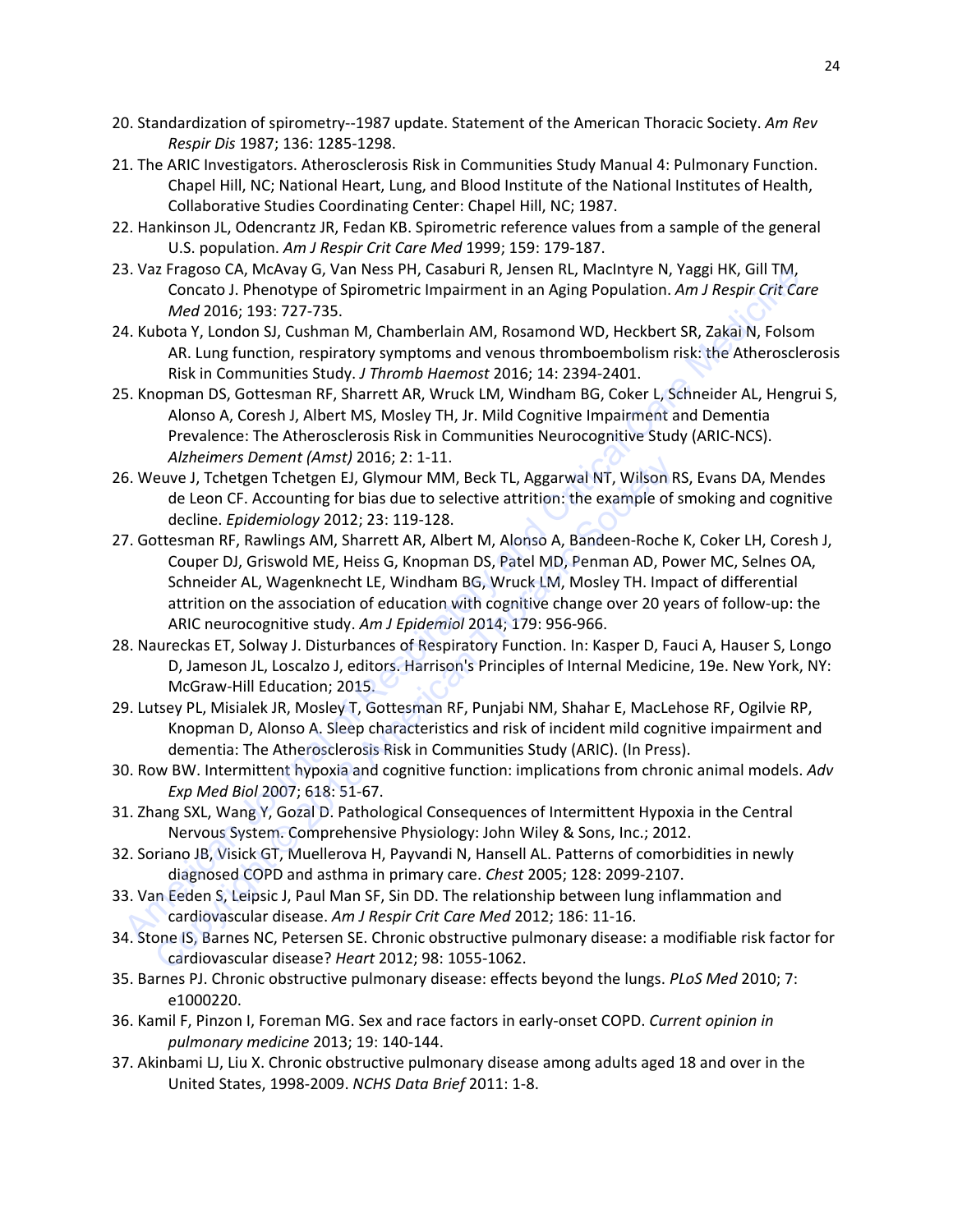- 38. Swigris JJ, Olson AL, Huie TJ, Fernandez-Perez ER, Solomon J, Sprunger D, Brown KK. Ethnic and racial differences in the presence of idiopathic pulmonary fibrosis at death. *Respiratory Medicine*  2012; 106: 588-593.
- 39. Greenblatt R, Mansour O, Zhao E, Ross M, Himes BE. Gender-specific determinants of asthma among U.S. adults. *Asthma Research and Practice* 2017; 3: 2.
- 40. Jin YP, Gatz M, Johansson B, Pedersen NL. Sensitivity and specificity of dementia coding in two Swedish disease registries. *Neurology* 2004; 63: 739-741.
- 41. Baecke JA, Burema J, Frijters JE. A short questionnaire for the measurement of habitual physical activity in epidemiological studies. *The American Journal of Clinical Nutrition* 1982; 36: 936-942.

A. Baecke JA, Burema J, Filters J.e. A short questionniare for the measurement of Chincal Nutrition 1982; 36:936-9<br>activity in epidemiological studies. The American Journal of Clinical Nutrition 1982; 36:936-9<br>activity in Copyright Society of the Society and American Thoracic Society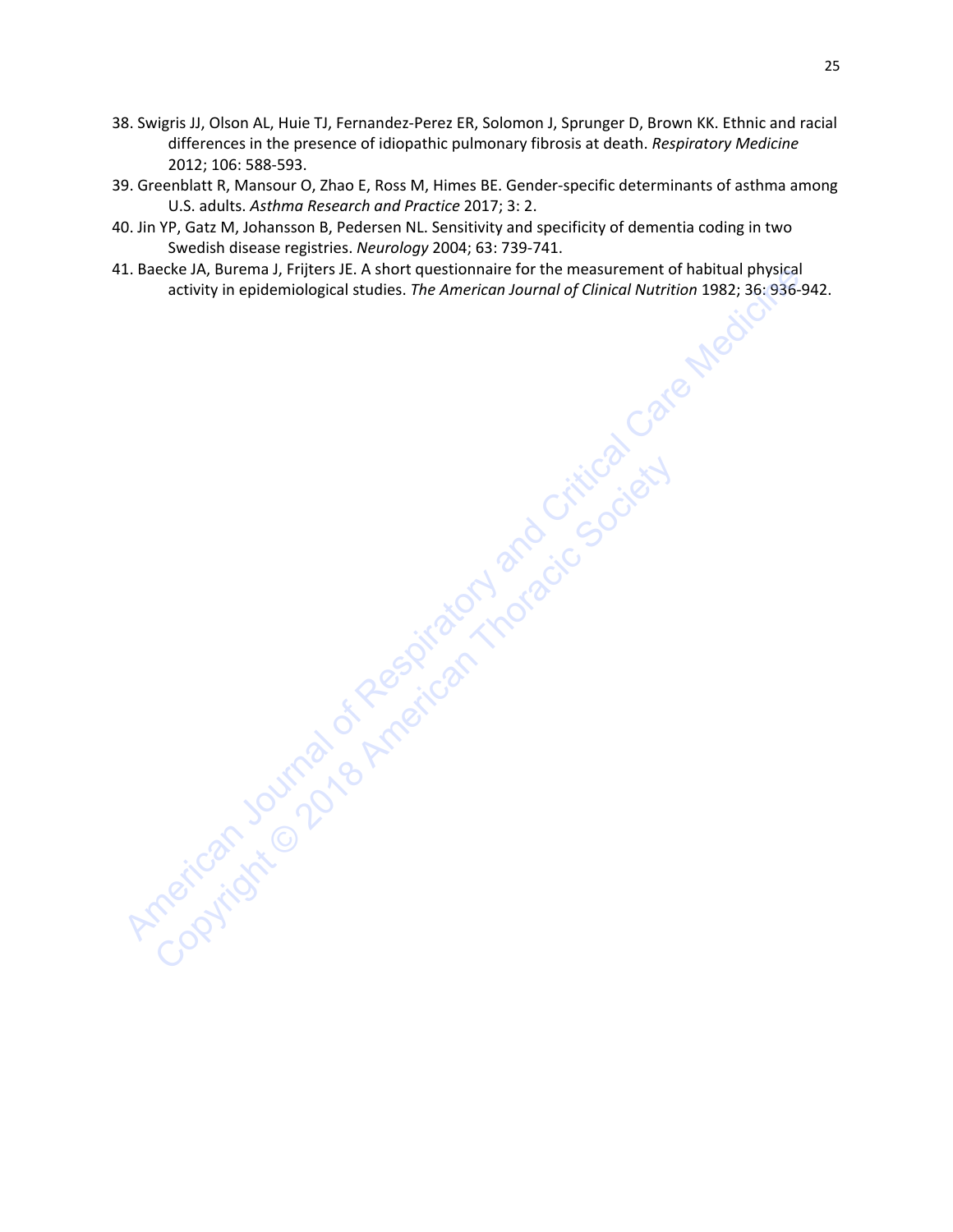|                                                                                             | <b>Lung Function Category</b> |                                                               |                                      |              |         |
|---------------------------------------------------------------------------------------------|-------------------------------|---------------------------------------------------------------|--------------------------------------|--------------|---------|
|                                                                                             | Normal                        | Respiratory<br>symptoms with<br>normal<br>spirometric results | Restrictive<br>impairment<br>pattern | COPD pattern |         |
| ${\cal N}$                                                                                  | 6,108 (43%)                   | 4,754 (34%)                                                   | 832 (6%)                             | 2,490 (18%)  | p-value |
| <b>Demographics</b>                                                                         |                               |                                                               |                                      |              |         |
| Age, years                                                                                  | 53.9(5.7)                     | 53.9(5.7)                                                     | 54.5 (5.6)                           | 55.1(5.8)    | < 0.001 |
| Female, %                                                                                   | 57.1                          | 56.0                                                          | 52.4                                 | 50.5         | < 0.001 |
| African American, %                                                                         | 27.1                          | 27.4                                                          | 20.3                                 | 22.1         | < 0.001 |
| Education level, %                                                                          |                               |                                                               |                                      |              | < 0.001 |
| <high school<="" td=""><td>17.9</td><td>26.0</td><td>31.3</td><td>29.5</td><td></td></high> | 17.9                          | 26.0                                                          | 31.3                                 | 29.5         |         |
| High school graduate                                                                        | 40.8                          | 41.8                                                          | 39.5                                 | 40.2         |         |
| College/Graduate school                                                                     | 41.3                          | 32.2                                                          | 29.2                                 | 30.3         |         |
|                                                                                             |                               |                                                               |                                      |              |         |
| <b>Behaviors</b>                                                                            |                               |                                                               |                                      |              |         |
| Smoking status, %                                                                           |                               |                                                               |                                      |              | < 0.001 |
| Current                                                                                     | 12.3                          | 29.2                                                          | 35.1                                 | 49.7         |         |
| Former                                                                                      | 33.7                          | 30.4                                                          | 29.6                                 | 30.1         |         |
| Never                                                                                       | 54.0                          | 40.4                                                          | 35.3                                 | 20.2         |         |
|                                                                                             |                               |                                                               |                                      | 28.9 (21.0,  | < 0.001 |
| Pack-yearst                                                                                 | 12.5 (6.5, 30.0)              | 18.1 (11.2, 37.0)                                             | 22.0 (16.0, 43.0)                    | 48.0)        |         |
| Physical activity*                                                                          | 2.5(0.8)                      | 2.4(0.8)                                                      | 2.3(0.8)                             | 2.4(0.8)     | < 0.001 |
|                                                                                             |                               |                                                               |                                      |              |         |
| <b>Respiratory Indicators</b>                                                               |                               |                                                               |                                      |              |         |
| FEV <sub>1</sub> %, predicted                                                               | 101.0(12.1)                   | 97.2(12.0)                                                    | 72.6 (8.3)                           | 74.8 (18.4)  | < 0.001 |
| FVC%, predicted                                                                             | 102.3(11.7)                   | 99.2 (11.4)                                                   | 72.6 (7.3)                           | 94.1 (18.0)  | < 0.001 |
| FEV <sub>1</sub> /FVC %, predicted                                                          | 98.2(5.7)                     | 97.4(5.6)                                                     | 99.5(7.5)                            | 78.4 (9.5)   | < 0.001 |
| FEV <sub>1</sub> , Liter                                                                    | 3.03(0.71)                    | 2.91(0.71)                                                    | 2.23(0.54)                           | 2.31(0.74)   | < 0.001 |
| FVC, Liter                                                                                  | 3.93(0.95)                    | 3.81(0.95)                                                    | 2.87(0.72)                           | 3.74(1.06)   | < 0.001 |
| FEV <sub>1</sub> /FVC                                                                       | 77.3(4.7)                     | 76.7(4.7)                                                     | 78.0 (6.2)                           | 61.4(7.8)    | < 0.001 |
| Self-reported symptoms                                                                      |                               |                                                               |                                      |              |         |
| Cough, %                                                                                    | 0.0                           | 20.0                                                          | 17.9                                 | 26.4         | < 0.001 |
| Phlegm, %                                                                                   | 0.0                           | 15.0                                                          | 13.2                                 | 21.8         | < 0.001 |
| Dyspnea, %                                                                                  | 0.0                           | 13.2                                                          | 16.0                                 | 14.1         | < 0.001 |
| Self-reported MD diagnosis                                                                  |                               |                                                               |                                      |              |         |
| Bronchitis, %                                                                               | 2.5                           | 11.4                                                          | 10.9                                 | 15.9         | < 0.001 |
| Emphysema, %                                                                                | 0.3                           | 1.2                                                           | 1.4                                  | 6.2          | < 0.001 |
| Asthma, %                                                                                   | 2.1                           | 7.1                                                           | 4.9                                  | 13.3         | < 0.001 |
| <b>Other Physiologic</b>                                                                    |                               |                                                               |                                      |              |         |
| <b>Characteristics</b>                                                                      |                               |                                                               |                                      |              |         |
| Body mass index, kg/m <sup>2</sup>                                                          | 27.3(4.8)                     | 28.5(5.7)                                                     | 30.3(6.5)                            | 26.0(4.9)    | < 0.001 |
| Systolic blood pressure, mmHg                                                               | 120.4 (17.8)                  | 121.2 (18.7)                                                  | 124.8 (20.1)                         | 120.7 (19.2) | < 0.001 |
| Antihypertensive medications, %                                                             | 22.4                          | 27.3                                                          | 36.2                                 | 22.2         | < 0.001 |

**Table 1** Baseline characteristics according to lung function categories: The Atherosclerosis Risk in Communities (ARIC) study, 1987-1989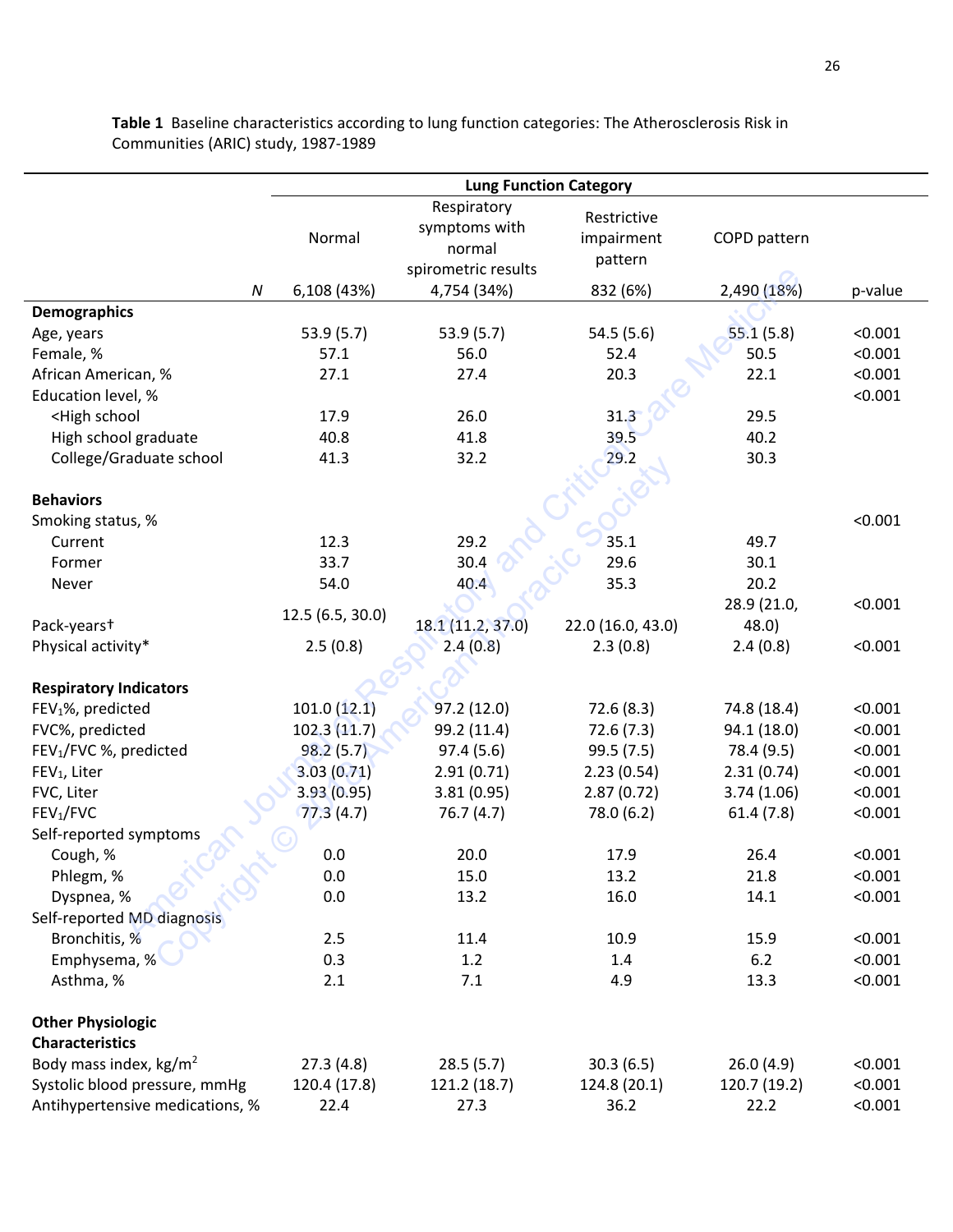| Prevalent diabetes, %                                                                                                       | 9.4          | 13.0         | 22.4         | 9.1          | < 0.001 |
|-----------------------------------------------------------------------------------------------------------------------------|--------------|--------------|--------------|--------------|---------|
| HDL cholesterol, mg/dL                                                                                                      | 53.3 (17.0)  | 50.8(16.6)   | 46.1(15.0)   | 52.3 (17.7)  | < 0.001 |
| LDL cholesterol, mg/dL                                                                                                      | 137.3 (38.7) | 139.1 (39.6) | 140.3 (40.0) | 134.5 (39.4) | < 0.001 |
| Lipid lowering medication, %                                                                                                | 2.7          | 2.7          | 4.9          | 2.5          | 0.002   |
| Prevalent CHD, %                                                                                                            | 3.3          | 4.4          | 10.3         | 6.3          | < 0.001 |
| Prevalent heart failure, %                                                                                                  | 0.8          | 7.3          | 5.9          | 17.6         | < 0.001 |
| Prevalent stroke, %                                                                                                         | 3.2          | 5.9          | 8.1          | 4.7          | < 0.001 |
| APOE, %                                                                                                                     |              |              |              |              | 0.27    |
| e4/e4                                                                                                                       | 2.7          | 2.6          | 3.5          | 2.3          |         |
| e2/e4 or e3/e4                                                                                                              | 27.4         | 28.0         | 27.9         | 29.5         |         |
| Other                                                                                                                       | 69.9         | 69.5         | 68.6         | 68.3         |         |
|                                                                                                                             |              |              |              |              |         |
| Weights                                                                                                                     |              |              |              |              |         |
| Unstabilized weights (all)                                                                                                  | 3.1          | 3.8          | 5.7          | 5.8          |         |
| Unstabilized weights (V5)                                                                                                   | 2.0          | 2.3          | 3.2          | 2.9          |         |
| Stabilized weights (V5)                                                                                                     | 0.9          | $1.0\,$      | 1.2          | $1.1\,$      |         |
| Data shown as mean (SD) or percentage except for *geometric mean (25 <sup>th</sup> percentile, 75 <sup>th</sup> percentile) |              |              |              |              |         |
| <sup>+</sup> Among ever smokers                                                                                             |              |              |              |              |         |
| *Score on the sport index of the Baecke physical activity questionnaire(41)                                                 |              |              |              |              |         |
| FEV1 = forced expiratory volume in 1 second; FVC = forced vital capacity; CHD = coronary heart disease                      |              |              |              |              |         |
|                                                                                                                             |              |              |              |              |         |
|                                                                                                                             |              |              |              |              |         |
|                                                                                                                             |              |              |              |              |         |
|                                                                                                                             |              |              |              |              |         |
|                                                                                                                             |              |              |              |              |         |
|                                                                                                                             |              |              |              |              |         |
|                                                                                                                             |              |              |              |              |         |
|                                                                                                                             |              |              |              |              |         |
|                                                                                                                             |              |              |              |              |         |
|                                                                                                                             |              |              |              |              |         |
|                                                                                                                             |              |              |              |              |         |
|                                                                                                                             |              |              |              |              |         |
|                                                                                                                             |              |              |              |              |         |
|                                                                                                                             |              |              |              |              |         |
|                                                                                                                             |              |              |              |              |         |
|                                                                                                                             |              |              |              |              |         |
|                                                                                                                             |              |              |              |              |         |
| American Journal of Registrator Tropical                                                                                    |              |              |              |              |         |
|                                                                                                                             |              |              |              |              |         |
|                                                                                                                             |              |              |              |              |         |

Experiment Copyright Copyright Copyright Copyright Copyright Copyright Copyright Copyright Copyright Copyright Copyright Copyright Copyright Copyright Copyright Copyright Copyright Copyright Copyright Copyright Copyright C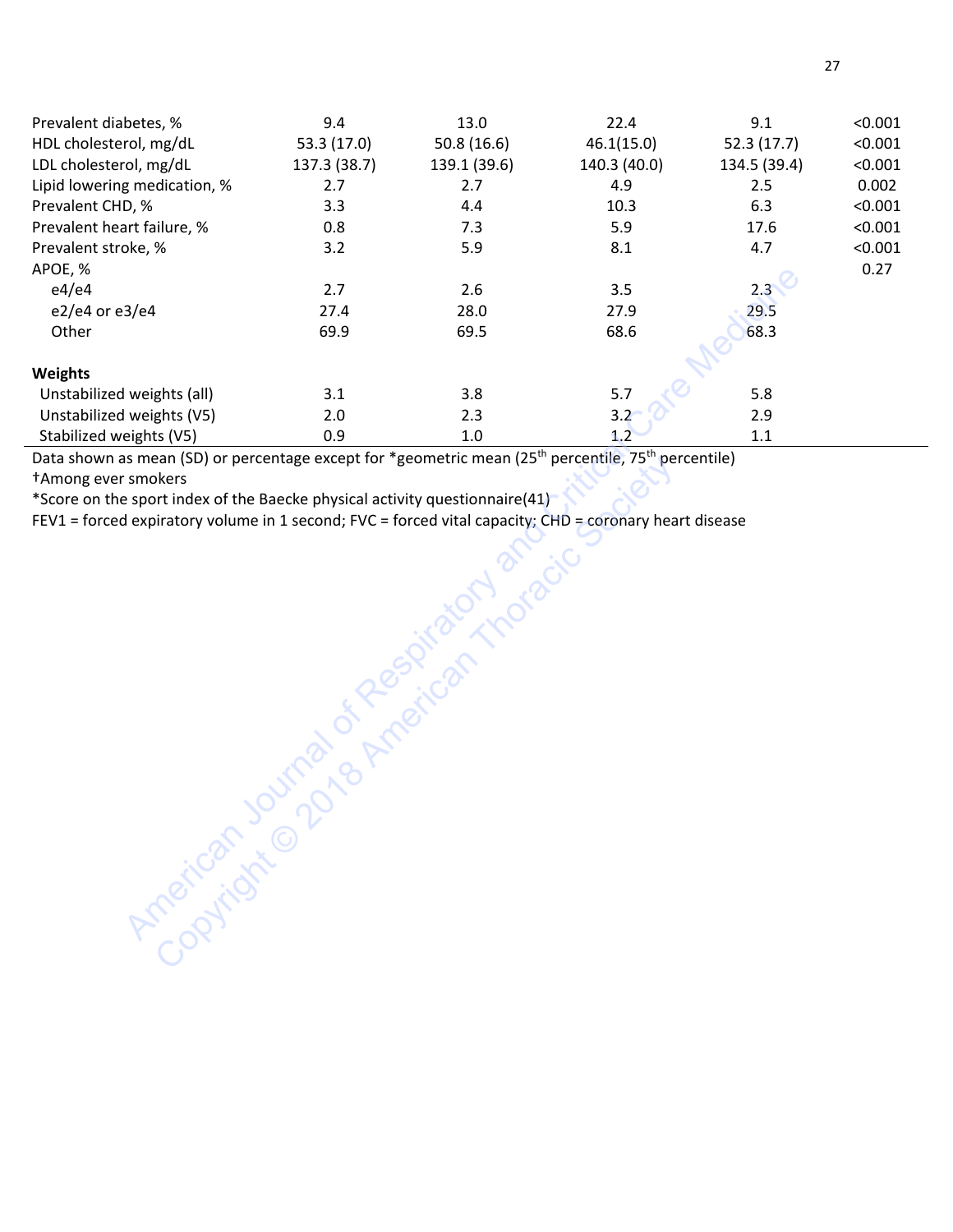**Table 2** Lung disease categories, objective indices of lung function, and risk of incident dementia: The Atherosclerosis Risk in Communities (ARIC) study, 1996-2013

| (ARIC) study, 1996-2013      |                           |                                                               |                                   |                     |              |                              |  |
|------------------------------|---------------------------|---------------------------------------------------------------|-----------------------------------|---------------------|--------------|------------------------------|--|
| <b>Lung Disease Category</b> |                           |                                                               |                                   |                     |              |                              |  |
|                              | Normal                    | Respiratory<br>symptoms with<br>normal spirometric<br>results | Restrictive<br>impairment pattern | <b>COPD</b> pattern |              |                              |  |
|                              | $\boldsymbol{N}$<br>6,108 | 4,754                                                         | 832                               | 2,490               |              |                              |  |
| Dementia cases, n            | 616                       | 483                                                           | 79                                | 229                 |              |                              |  |
| Person-years                 | 130,103                   | 96,713                                                        | 15,485                            | 46,012              |              |                              |  |
| Incident Rate*               | 4.7                       | 5.0                                                           | 5.1                               | 5.0                 |              |                              |  |
|                              |                           |                                                               |                                   |                     |              |                              |  |
| Hazard ratio (95% CI)        |                           |                                                               |                                   |                     |              |                              |  |
| Model 1                      | 1                         | 1.10(0.97, 1.24)                                              | 1.31(1.03, 1.66)                  | 1.23(1.06, 1.43)    |              |                              |  |
| Model 2                      | $\mathbf{1}$              | 1.06(0.94, 1.20)                                              | 1.24(0.97, 1.57)                  | 1.11(0.94, 1.31)    |              |                              |  |
| Model 3                      | $\mathbf{1}$              | 0.99(0.88, 1.12)                                              | 0.99(0.78, 1.27)                  | 1.08 (0.92, 1.28)   |              |                              |  |
| Model 4                      | $\mathbf{1}$              | 0.99(0.87, 1.12)                                              | 0.99(0.78, 1.27)                  | 1.08 (0.92, 1.27)   |              |                              |  |
|                              |                           |                                                               |                                   |                     |              |                              |  |
|                              |                           |                                                               | FEV1%, predicted                  |                     |              |                              |  |
|                              | Quintile 1                | Quintile 2                                                    | Quintile 3                        | Quintile 4          | Quintile 5   | Trend<br>(per 1 SD decrease) |  |
|                              | $\boldsymbol{N}$<br>2,836 | 2,838                                                         | 2,837                             | 2,837               | 2,836        |                              |  |
| Dementia cases, n            | 275                       | 282                                                           | 246                               | 290                 | 314          |                              |  |
| Person-years                 | 50,632                    | 57,102                                                        | 59,400                            | 60,115              | 61,066       |                              |  |
| Incident Rate*               | 5.4                       | 4.9                                                           | 4.1                               | 4.8                 | 5.1          |                              |  |
|                              |                           |                                                               |                                   |                     |              |                              |  |
| Hazard ratio (95% CI)        |                           |                                                               |                                   |                     |              |                              |  |
| Model 1                      | 1.36(1.15, 1.60)          | 1.12 (0.95, 1.32)                                             | $0.92$ (0.77, 1.08)               | 1.08(0.92, 1.26)    | $\mathbf{1}$ | 1.13(1.07, 1.19)             |  |
| Model 2                      | 1.23(1.04, 1.47)          | 1.07(0.91, 1.26)                                              | 0.89(0.75, 1.06)                  | 1.07(0.91, 1.25)    | $\mathbf{1}$ | 1.09(1.03, 1.15)             |  |
| Model 3                      | 1.10(0.93, 1.32)          | 0.98(0.83, 1.16)                                              | 0.83(0.70, 0.99)                  | 1.02(0.86, 1.19)    | 1            | 1.05(0.98, 1.11)             |  |
| Model 4                      | 1.11(0.93, 1.32)          | 0.99(0.83, 1.16)                                              | 0.84(0.71, 0.99)                  | $1.02$ (0.87, 1.20) | $\mathbf{1}$ | 1.05(0.98, 1.11)             |  |
|                              |                           |                                                               |                                   |                     |              |                              |  |
|                              |                           |                                                               | FVC%, predicted                   |                     |              |                              |  |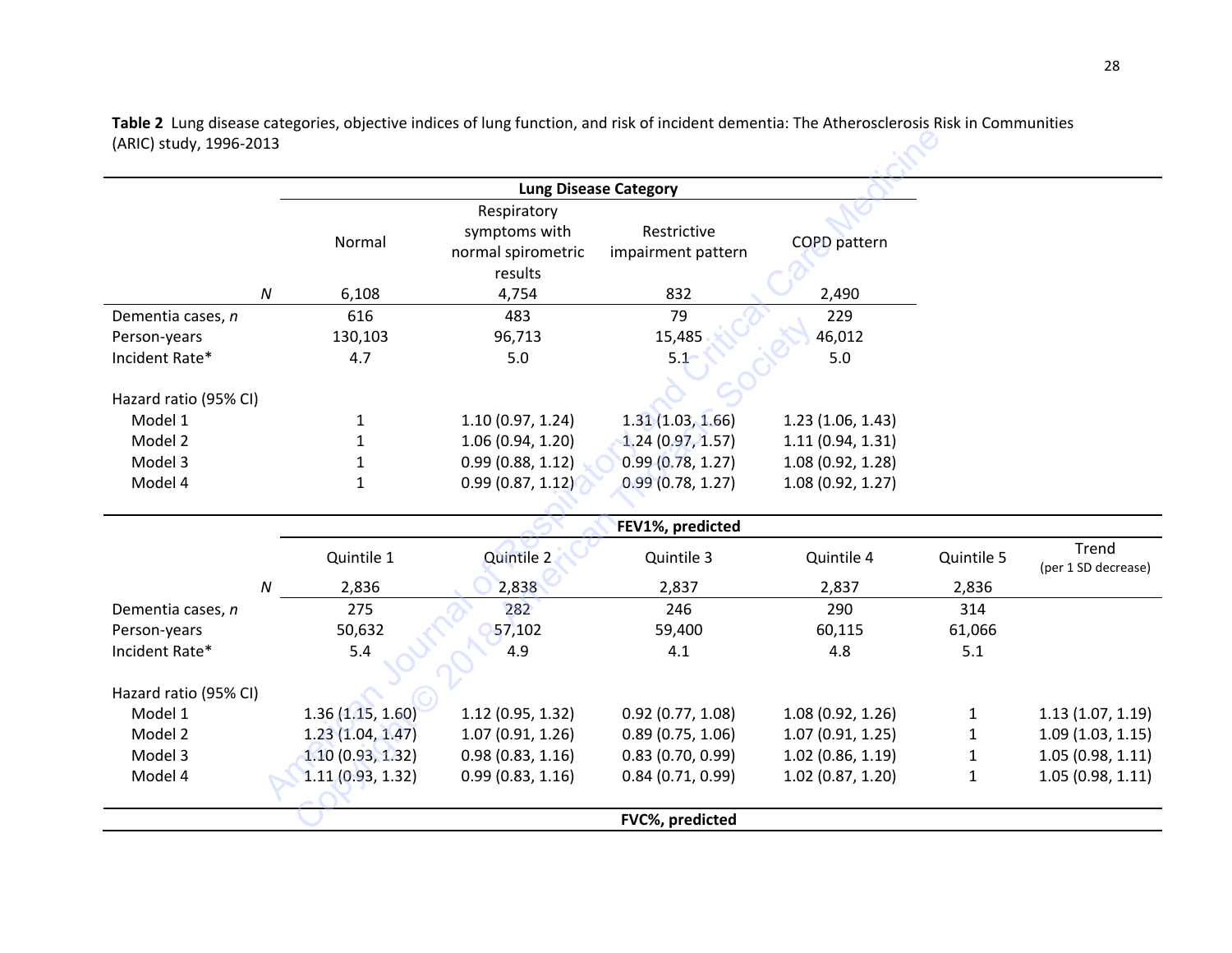|                       | Quintile 1       | Quintile 2       | Quintile 3        | Quintile 4       | Quintile 5 | Trend<br>(per 1 SD decrease) |
|-----------------------|------------------|------------------|-------------------|------------------|------------|------------------------------|
| Ν                     | 2,836            | 2,838            | 2,835             | 2,839            | 2,836      |                              |
| Dementia cases, n     | 283              | 292              | 257               | 297              | 278        |                              |
| Person-years          | 52,072           | 56,824           | 58,743            | 59,860           | 60,815     |                              |
| Incident Rate*        | 5.4              | 5.1              | 4.4               | 5.0              | 4.6        |                              |
|                       |                  |                  |                   |                  |            |                              |
| Hazard ratio (95% CI) |                  |                  |                   |                  |            |                              |
| Model 1               | 1.44(1.22, 1.70) | 1.29(1.09, 1.52) | 1.10(0.93, 1.30)  | 1.24(1.06, 1.47) |            | 1.12(1.08, 1.19)             |
| Model 2               | 1.36(1.14, 1.61) | 1.25(1.06, 1.47) | 1.08 (0.91, 1.28) | 1.24(1.05, 1.46) |            | 1.11(1.04, 1.17)             |
| Model 3               | 1.14(0.96, 1.36) | 1.19(1.00, 1.40) | 0.99(0.83, 1.17)  | 1.17(0.99, 1.38) |            | 1.06(1.00, 1.11)             |
| Model 4               | 1.15(0.96, 1.37) | 1.20(1.01, 1.42) | 1.00(0.84, 1.19)  | 1.18(1.00, 1.39) |            | 1.06(1.00, 1.11)             |
|                       |                  |                  |                   |                  |            |                              |

|                                                                                                                 |   | Quintile 1       | Quintile 2       | Quintile 3           | Quintile 4       | Quintile 5   | ,,,,,,<br>(per 1 SD decrease) |
|-----------------------------------------------------------------------------------------------------------------|---|------------------|------------------|----------------------|------------------|--------------|-------------------------------|
|                                                                                                                 | N | 2,836            | 2,838            | 2,835                | 2,839            | 2,836        |                               |
| Dementia cases, n                                                                                               |   | 283              | 292              | 257                  | 297              | 278          |                               |
| Person-years                                                                                                    |   | 52,072           | 56,824           | 58,743               | 59,860           | 60,815       |                               |
| Incident Rate*                                                                                                  |   | 5.4              | 5.1              | 4.4                  | 5.0              | 4.6          |                               |
|                                                                                                                 |   |                  |                  |                      |                  |              |                               |
| Hazard ratio (95% CI)                                                                                           |   |                  |                  |                      |                  |              |                               |
| Model 1                                                                                                         |   | 1.44(1.22, 1.70) | 1.29(1.09, 1.52) | 1.10(0.93, 1.30)     | 1.24(1.06, 1.47) | $\mathbf{1}$ | 1.12(1.08, 1.19)              |
| Model 2                                                                                                         |   | 1.36(1.14, 1.61) | 1.25(1.06, 1.47) | 1.08(0.91, 1.28)     | 1.24(1.05, 1.46) | 1            | 1.11(1.04, 1.17)              |
| Model 3                                                                                                         |   | 1.14(0.96, 1.36) | 1.19(1.00, 1.40) | 0.99(0.83, 1.17)     | 1.17(0.99, 1.38) | 1            | 1.06(1.00, 1.11)              |
| Model 4                                                                                                         |   | 1.15(0.96, 1.37) | 1.20(1.01, 1.42) | 1.00(0.84, 1.19)     | 1.18(1.00, 1.39) | $\mathbf{1}$ | 1.06(1.00, 1.11)              |
|                                                                                                                 |   |                  |                  |                      |                  |              |                               |
|                                                                                                                 |   |                  |                  | FEV1/FVC%, predicted |                  |              |                               |
|                                                                                                                 |   | Quintile 1       | Quintile 2       | Quintile 3           | Quintile 4       | Quintile 5   | Trend<br>(per 1 SD decrease)  |
|                                                                                                                 | N | 2,836            | 2,838            | 2,837                | 2,835            | 2,838        |                               |
| Dementia cases, n                                                                                               |   | 257              | 247              | 266                  | 287              | 350          |                               |
| Person-years                                                                                                    |   | 52,834           | 58,333           | 59,125               | 59,380           | 58,652       |                               |
| Incident Rate*                                                                                                  |   | 4.9              | 4.2              | 4.5                  | 4.8              | 6.0          |                               |
|                                                                                                                 |   |                  |                  |                      |                  |              |                               |
| Hazard ratio (95% CI)                                                                                           |   |                  |                  |                      |                  |              |                               |
| Model 1                                                                                                         |   | 0.97(0.83, 1.15) | 0.83(0.70, 0.98) | 0.84(0.72, 0.99)     | 0.91(0.78, 1.06) | $\mathbf{1}$ | 1.03(0.97, 1.08)              |
| Model 2                                                                                                         |   | 0.87(0.73, 1.03) | 0.79(0.67, 0.93) | $0.82$ (0.70, 0.97)  | 0.90(0.77, 1.05) | 1            | 0.99(0.92, 1.05)              |
| Model 3                                                                                                         |   | 0.93(0.78, 1.10) | 0.85(0.72, 1.00) | 0.87(0.74, 1.03)     | 0.94(0.80, 1.10) | 1            | 1.00(0.94, 1.06)              |
| Model 4                                                                                                         |   | 0.93(0.78, 1.10) | 0.85(0.72, 1.00) | 0.88(0.75, 1.04)     | 0.94(0.80, 1.10) | $\mathbf{1}$ | 1.00(0.94, 1.06)              |
| *Per 1,000 person-years                                                                                         |   |                  |                  |                      |                  |              |                               |
| Model 1: Cox regression adjusted for age, sex, center, education level, and race-center (5-level variable)      |   |                  |                  |                      |                  |              |                               |
| Model 2: Model 1 + additional adjustment for cigarette smoking and pack-years of smoking                        |   |                  |                  |                      |                  |              |                               |
| Model 3: Model 2 + additional adjustment for physical activity, body mass index, systolic blood pressure, blood |   |                  |                  |                      |                  |              |                               |
| pressure medication use, diabetes, HDL cholesterol, LDL cholesterol, lipid lowering medications, prevalent      |   |                  |                  |                      |                  |              |                               |
| coronary heart disease, heart failure, stroke and APOE genotype                                                 |   |                  |                  |                      |                  |              |                               |
| Model 4: Model 3 + fibrinogen                                                                                   |   |                  |                  |                      |                  |              |                               |
|                                                                                                                 |   |                  |                  |                      |                  |              |                               |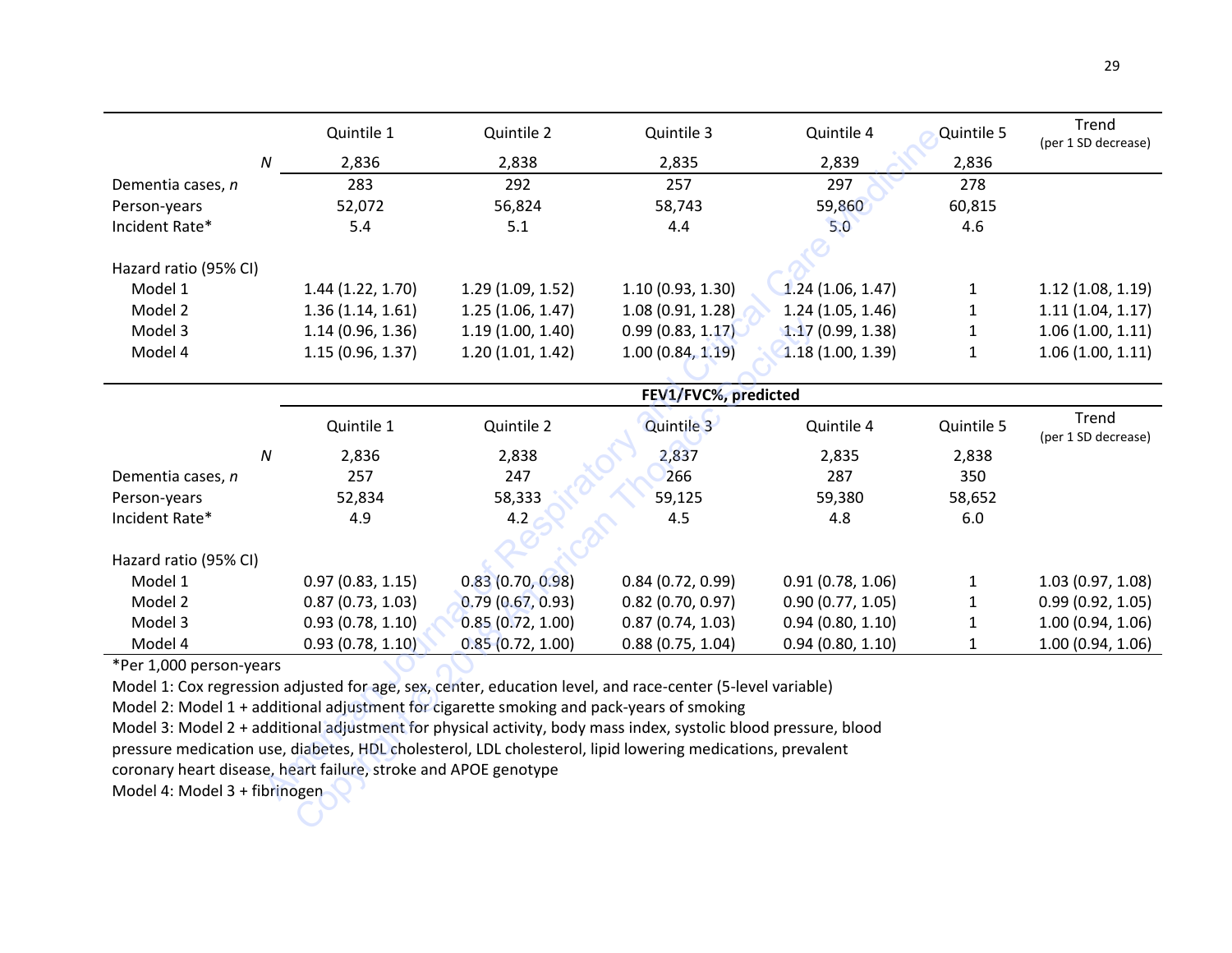|                                                                                                           |                           | <b>Lung Disease Category</b>                                                                           |                   |                   |  |  |
|-----------------------------------------------------------------------------------------------------------|---------------------------|--------------------------------------------------------------------------------------------------------|-------------------|-------------------|--|--|
|                                                                                                           |                           | <b>Respiratory symptoms</b>                                                                            | Restrictive       |                   |  |  |
|                                                                                                           |                           | with normal                                                                                            | impairment        |                   |  |  |
|                                                                                                           | Normal                    | spirometric results                                                                                    | pattern           | COPD pattern      |  |  |
|                                                                                                           | $\boldsymbol{N}$<br>2,953 | 1,967                                                                                                  | 239               | 730               |  |  |
| Dementia or MCI, n                                                                                        | 721                       | 518                                                                                                    | 87                | 212               |  |  |
| Model 1                                                                                                   | $\mathbf 1$               | 1.15(1.00, 1.33)                                                                                       | 1.92 (1.40, 2.63) | 1.30(1.07, 1.60)  |  |  |
| Model 2                                                                                                   | $\mathbf 1$               | 1.15 (0.99, 1.33)                                                                                      | 1.89 (1.37, 2.59) | 1.28(1.03, 1.58)  |  |  |
| Model 3                                                                                                   | $\mathbf{1}$              | 1.10 (0.95, 1.28)                                                                                      | 1.58(1.14, 2.19)  | 1.33 (1.07, 1.64) |  |  |
| Model 4                                                                                                   | $\mathbf{1}$              | 1.09 (0.94, 1.27)                                                                                      | 1.56(1.12, 2.16)  | 1.31(1.06, 1.62)  |  |  |
|                                                                                                           |                           |                                                                                                        |                   |                   |  |  |
| Dementia, n                                                                                               | 147                       | 94                                                                                                     | 15                | 42                |  |  |
| Model 1                                                                                                   | $\mathbf{1}$              | 1.00(0.74, 1.37)                                                                                       | 1.67(0.86, 3.26)  | 1.20 (0.79, 1.82) |  |  |
| Model 2                                                                                                   | $\mathbf{1}$              | 0.98(0.71, 1.34)                                                                                       | 1.56(0.78, 3.12)  | 1.10(0.71, 1.69)  |  |  |
| Model 3                                                                                                   | $\mathbf{1}$              | 0.94(0.68, 1.32)                                                                                       | 1.16(0.56, 2.40)  | 1.16(0.74, 1.82)  |  |  |
|                                                                                                           |                           |                                                                                                        |                   |                   |  |  |
| MCI, n                                                                                                    | 574                       | 424                                                                                                    | 72                | 170               |  |  |
| Model 1                                                                                                   | $\mathbf 1$               | 1.21(1.04, 1.40)                                                                                       | 1.97(1.42, 2.74)  | 1.35(1.10, 1.68)  |  |  |
| Model 2                                                                                                   | 1                         | 1.21 (1.04, 1.42)                                                                                      | 1.98(1.42, 2.76)  | 1.36(1.08, 1.71)  |  |  |
| Model 3                                                                                                   | $\mathbf{1}$              | 1.15(0.99, 1.35)                                                                                       | 1.71(1.23, 2.38)  | 1.40 (1.12, 1.76) |  |  |
|                                                                                                           |                           |                                                                                                        |                   |                   |  |  |
| AD dementia or MCI, n                                                                                     | 474                       | 344                                                                                                    | 59                | 127               |  |  |
| Model 1                                                                                                   | 1                         | 1.18(1.00, 1.40)                                                                                       | 1.97 (1.38, 2.82) | 1.14(0.90, 1.45)  |  |  |
| Model 2                                                                                                   | $\mathbf 1$               | 1.20(1.02, 1.43)                                                                                       | 2.02 (1.41, 2.90) | 1.18(0.92, 1.52)  |  |  |
| Model 3                                                                                                   | $\overline{1}$            | 1.16(0.98, 1.38)                                                                                       | 1.79 (1.24, 2.58) | 1.24(0.97, 1.60)  |  |  |
|                                                                                                           |                           |                                                                                                        |                   |                   |  |  |
| Cerebrovascular                                                                                           |                           |                                                                                                        |                   |                   |  |  |
| dementia or MCI, n                                                                                        | 88                        | 62                                                                                                     | 12                | 26                |  |  |
| Model 1                                                                                                   | 4                         | 1.04 (0.72, 1.51)                                                                                      | 2.39 (1.15, 4.97) | 1.46 (0.89, 2.39) |  |  |
| Model 2                                                                                                   | $\mathbf{1}$              | 0.98(0.67, 1.44)                                                                                       | 2.10 (1.00, 4.38) | 1.19(0.71, 2.00)  |  |  |
| Model 3                                                                                                   | 1                         | 0.92(0.62, 1.36)                                                                                       | 1.60(0.78, 3.31)  | 1.33 (0.79, 2.23) |  |  |
| *Inverse-probability weighting was used.                                                                  |                           |                                                                                                        |                   |                   |  |  |
| Model 1: Logistic regression adjusted for age, sex, education level, and race-center (5-level variable)   |                           |                                                                                                        |                   |                   |  |  |
| Model 2: Model 1 + additional adjustment for cigarette smoking and pack-years of smoking                  |                           |                                                                                                        |                   |                   |  |  |
| Model 3: Model 2 + additional adjustment for physical activity, body mass index, systolic blood pressure, |                           |                                                                                                        |                   |                   |  |  |
|                                                                                                           |                           | blood pressure medication use, diabetes, HDL cholesterol, LDL cholesterol, lipid lowering medications, |                   |                   |  |  |
|                                                                                                           |                           | prevalent coronary heart disease, heart failure, stroke and APOE genotype                              |                   |                   |  |  |

**Table 3** Weighted\* odds ratios (ORs) and 95% confidence intervals (CI) of lung disease categories with dementia, mild cognitive impairment (MCI), AD-type dementia or MCI, and dementia or MCI due to cerebrovascular disease: The Atherosclerosis Risk in Communities (ARIC) study, 1987-2013

Model 1: Logistic regression adjusted for age, sex, education level, and race-center (5-level variable) Model 2: Model 1 + additional adjustment for cigarette smoking and pack-years of smoking Model 3: Model 2 + additional adjustment for physical activity, body mass index, systolic blood pressure, blood pressure medication use, diabetes, HDL cholesterol, LDL cholesterol, lipid lowering medications, prevalent coronary heart disease, heart failure, stroke and APOE genotype Model 4: Model 3 + fibrinogen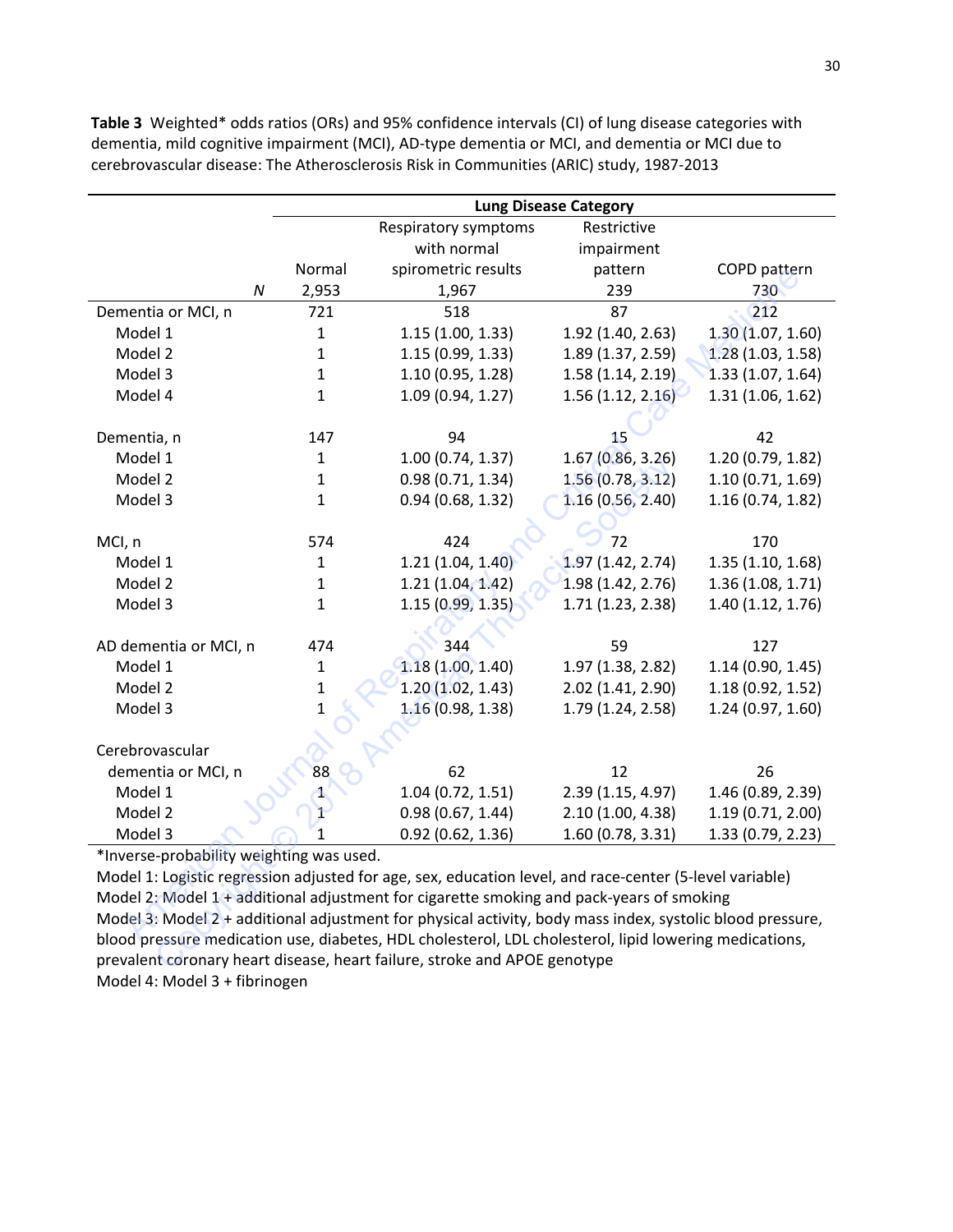FEV1%, predicted Quartile 1 Quartile 2 Quartile 3 Quartile 4 Trend (per 1 SD decrease) *N* 1,473 1,471 1,472 1,473 Dementia or MCI, n 450 364 346 378 Model 1 1.38 (1.15, 1.65) 1.02 (0.85, 1.23) 0.92 (0.77, 1.11) 1 1.14 (1.07, 1.22) Model 2 1.35 (1.12, 1.63) 1.01 (0.84, 1.22) 0.92 (0.77, 1.11) 1 1.13 (1.06, 1.21) Model 3 1.27 (1.05, 1.54) 0.97 (0.80, 1.17) 0.89 (0.73, 1.07) 1 1.11 (1.04, 1.20) Model 4 1.26 (1.04, 1.53) 0.96 (0.79, 1.16) 0.88 (0.73, 1.06) 1 1.11 (1.03, 1.19) Dementia, n 87 83 83 Model 1 1.33 (0.91, 1.93) 0.88 (0.59, 1.30) 0.95 (0.65, 1.40) 1 1.10 (0.97, 1.26) Model 2 1.23 (0.83, 1.81) 0.85 (0.57, 1.27) 0.95 (0.65, 1.39) 1 1.06 (0.93, 1.22) Model 3 1.09 (0.73, 1.65) 0.77 (0.50, 1.18) 0.90 (0.61, 1.33) 1 1.03 (0.89, 1.20) MCI, n 363 305 277 295 Model 1 1.41 (1.16, 1.71) 1.08 (0.89, 1.31) 0.93 (0.77, 1.14) 1 1.16 (1.08, 1.24) Model 2 1.41 (1.16, 1.72) 1.08 (0.89, 1.32) 0.94 (0.77, 1.14) 1 1.16 (1.08, 1.25) Model 3 1.34 (1.10, 1.64) 1.04 (0.85, 1.27) 0.90 (0.74, 1.10) 1 1.14 (1.06, 1.23) AD dementia or MCI, n 284 223 237 260 Model 1 1.23 (1.00, 1.52) 0.91 (0.73, 1.13) 0.91 (0.74, 1.13) 1 1.09 (1.01, 1.18) Model 2 1.26 (1.01, 1.56) 0.92 (0.74, 1.15) 0.92 (0.74, 1.13) 1 1.10 (1.01, 1.19) Model 3 1.23 (0.98, 1.54) 0.90 (0.72, 1.13) 0.89 (0.72, 1.10) 1 1.10 (1.01, 1.19) Cerebrovascular dementia or MCI, n  $57 \rightarrow 53$   $35$   $43$ Model 1 1.84 (1.18, 2.88) 1.33 (0.85, 2.07) 0.97 (0.58, 1.60) 1 1.33 (1.14, 1.55) Model 2 1.58 (1.02, 2.46) 1.26 (0.80, 1.97) 0.95 (0.57, 1.57) 1 1.25 (1.08, 1.44) Model 3 1.43 (0.91, 2.24) 1.15 (0.72, 1.83) 0.90 (0.54, 1.49) 1 1.23 (1.05, 1.43) **a.or MCl, n**<br>  $\frac{4.79}{4.36}(1.85, 1.02)$  (0.85, 1.23) 0.92 (0.77, 1.11) 1 1 1.14 (1.<br>
11 1 1.38 (1.12, 1.65) 1.02 (0.85, 1.23) 0.92 (0.77, 1.11) 1 1 1.14 (1.<br>
12 1.27 (1.05, 1.54) 0.97 (0.80, 1.17) 0.89 (0.73, 1.07) 1<br>
1 1.09 (0.73, 1.65) 0.77 (0.50, 1.18) 0.90 (0.61, 1.33)<br>1.09 (0.73, 1.65) 0.77 (0.50, 1.18) 0.90 (0.61, 1.33)<br>363 305<br>1.41 (1.16, 1.71) 1.08 (0.89, 1.31) 0.93 (0.77, 1.14)<br>1.41 (1.16, 1.72) 1.08 (0.89, 1.32) 0.94 (0.77, 1.1

**Table 4** Weighted\* odds ratios (ORs) and 95% confidence intervals (CI) of FEV1 percent predicted quartile with dementia, mild cognitive impairment (MCI), AD-type dementia or MCI, and dementia or MCI due to cerebrovascular disease: The Atherosclerosis Risk in Communities (ARIC) study, 1987-2013

\*Inverse-probability weighting was used.

Model 1: Logistic regression adjusted for age, sex, center, education level, and race-center (5 level variable)

Model 2: Model 1 + additional adjustment for cigarette smoking and pack-years of smoking Model 3: Model 2 + additional adjustment for physical activity, body mass index, systolic blood pressure, blood pressure medication use, diabetes, HDL cholesterol, LDL cholesterol, lipid lowering medications, prevalent coronary heart disease, heart failure, stroke and APOE genotype Model 4: Model 3 + fibrinogen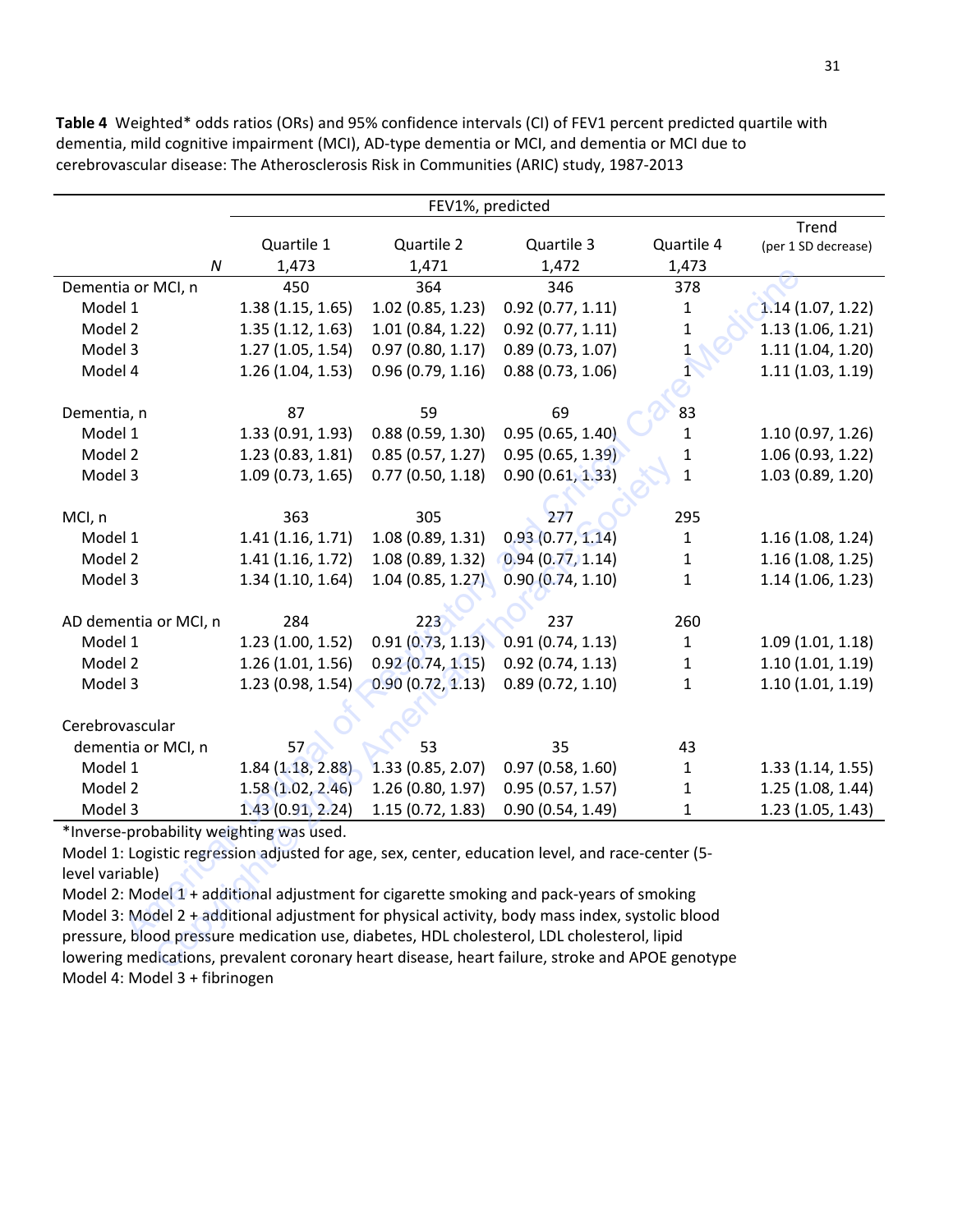FVC%, predicted Quartile 1 Quartile 2 Quartile 3 Quartile 4 Trend (per 1 SD decrease) *N* 1,472 1,473 1,471 1,473 Dementia or MCI, n and 434 381 361 362 Model 1 1.40 (1.16, 1.68) 1.15 (0.96, 1.38) 1.08 (0.89, 1.29) 1 1.17 (1.10, 1.25) Model 2 1.37 (1.14, 1.64) 1.14 (0.95, 1.37) 1.07 (0.89, 1.29) 1 1.16 (1.09, 1.24) Model 3 1.25 (1.04, 1.51) 1.06 (0.88, 1.28) 1.04 (0.86, 1.25) 1.1 (1.05, 1.20) Model 4 1.25 (1.04, 1.51) 1.06 (0.88, 1.28) 1.04 (0.86, 1.25) 1.1 1.12 (1.05, 1.20) Dementia, n 80 80 69 71  $\sim$  78 Model 1 1.29 (0.88, 1.89) 1.07 (0.73, 1.57) 1.19 (0.82, 1.74) 1 1.17 (1.02, 1.33) Model 2 1.20 (0.82, 1.77) 1.03 (0.70, 1.52) 1.18 (0.81, 1.72) 1 1.14 (0.99, 1.30) Model 3 1.06 (0.71, 1.59) 0.92 (0.62, 1.37) 1.15 (0.78, 1.70) 1 1.08 (0.93, 1.25) MCI, n 354 312 290 284 Model 1 1.43 (1.17, 1.73) 1.17 (0.96, 1.42) 1.04 (0.86, 1.27) 1 1.18 (1.09, 1.27) Model 2 1.41 (1.16, 1.72) 1.17 (0.96, 1.42) 1.04 (0.85, 1.26) 1 1.17 (1.09, 1.27) Model 3 1.32 (1.08, 1.60) 1.11 (0.91, 1.35) 1.02 (0.84, 1.24) 1 1.14 (1.06, 1.23) AD dementia or MCI, n 284 237 238 245 Model 1 1.34 (1.09, 1.66) 1.02 (0.82, 1.26) 1.07 (0.86, 1.32) 1 1.15 (1.06, 1.24) Model 2 1.35 (1.09, 1.68) 1.01 (0.82, 1.26) 1.07 (0.86, 1.32) 1 1.15 (1.06, 1.25) Model 3 1.30 (1.04, 1.62) 0.99 (0.79, 1.23) 1.04 (0.84, 1.29) 1 1.13 (1.04, 1.23) Cerebrovascular dementia or MCI, n  $57\frac{1}{2}$  52 43 36 Model 1 2.02 (1.26, 3.23) 1.68 (1.05, 2.68) 1.31 (0.80, 2.14) 1 1.37 (1.16, 1.61) Model 2 1.80 (1.14, 2.84) 1.61 (1.00, 2.58) 1.29 (0.79, 2.12) 1 1.31 (1.11, 1.53) Model 3 1.51 (0.95, 2.39) 1.40 (0.87, 2.26) 1.27 (0.78, 2.08) 1 1.22 (1.04, 1.43) American Journal of Respiratory and Critical Care Medicine 1.06 (0.71, 1.59) 0.92 (0.62, 1.37) 1.15 (0.78, 1.70)<br>1.06 (0.71, 1.59) 0.92 (0.62, 1.37) 1.15 (0.78, 1.70)<br>1.06 (0.71, 1.59) 0.92 (0.62, 1.37) 1.15 (0.78, 1.70)<br>1.43 (1.16, 1.72) 1.17 (0.96, 1.42) 1.04 (0.85, 1.26)<br>1.32

**Table 5** Weighted\* odds ratios (ORs) and 95% confidence intervals (CI) of FVC percent predicted quartile with dementia, mild cognitive impairment (MCI), AD-type dementia or MCI, and dementia or MCI due to cerebrovascular disease: The Atherosclerosis Risk in Communities (ARIC) study, 1987-2013

\*Inverse-probability weighting was used.

Model 1: Logistic regression adjusted for age, sex, center, education level, and race-center (5-level variable)

Model 2: Model 1 + additional adjustment for cigarette smoking and pack-years of smoking Model 3: Model 2 + additional adjustment for physical activity, body mass index, systolic blood pressure, blood pressure medication use, diabetes, HDL cholesterol, LDL cholesterol, lipid lowering medications, prevalent coronary heart disease, heart failure, stroke and APOE genotype Model 4: Model 3 + fibrinogen